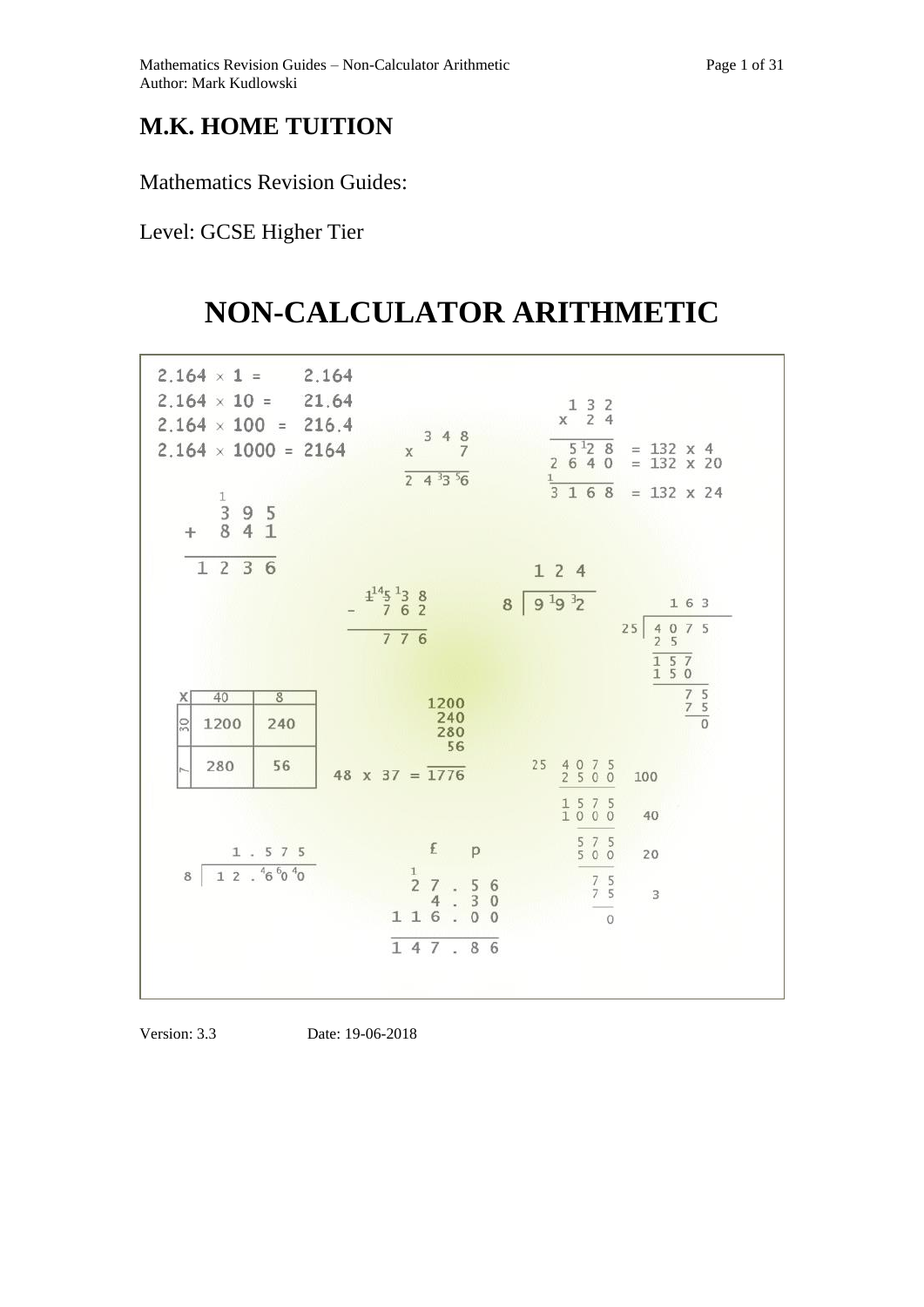#### **NON-CALCULATOR ARITHMETIC**

#### **Revision of the BIDMAS rule.**

The BIDMAS rule is used to determine the order in which a complex calculation is carried out. It is a set of precedence rules for the different operations in arithmetic, where:

#### **B –Brackets** have the highest priority

**I - Indices** (i.e. powers such as squares and cubes) are next, followed by

**DM – (Division and Multiplication)** having **equal** priority, and lastly

**AS – (Addition and Subtraction)** again having **equal** priority.

Note: Some authorities call the rule BODMAS, where  $O = "Others" / "Of".$ 

If all the operations in the calculation have equal priority, then the processing is carried out from left to right.

Note as well that the four basic operations, namely addition, subtraction, multiplication and division, are in fact **binary** operations because they connect **two** numbers or quantities.

**Examples(1a):** Work out i)  $2 \times 3 + 4 \times 5$  ii)  $3 \times 5^2 - 4$  iii)  $12 - 5 + 3$ 

i) Multiplication has priority over addition and is performed first. Therefore;  $2 \times 3 + 4 \times 5$  is reckoned as  $2 \times 3 + 4 \times 5 = 6 + 20 = 26$ .

ii) There are three operations here, a squaring ('indices'), a multiplication and a subtraction. The index operation (here squaring) has the highest priority, so we start with

 $3 \times 5^2 - 4 = 3 \times 5^2 - 4 = 3 \times 25 - 4$ .

Next, multiplication has priority over subtraction, so we work  $3 \times 25 - 4 = 75 - 4 = 71$ .

iii) There are two operations here, a subtraction and an addition. Both have equal priority, so the sum is simply worked out from left to right as  $12 - 5 + 3 = 12 - 5 + 3 = 7 + 3 = 10$ .

We do *not* reckon  $12 - 5 + 3 = 12 - 5 + 3 = 12 - 8 = 4$  by wrongly thinking that addition has a higher priority than subtraction. This is one of several BIDMAS 'traps'.

As another example, the sum  $2 \times 3 + 4 \times 5$  would have its processing order and result altered if we were to put brackets around it :

### $(2 \times 3 + 4) \times 5 = 10 \times 5 = 50$ .

The expression inside the brackets is worked out first, using BIDMAS where the multiplying is carried out before adding to give 10, and then the 10 is multiplied by 5 to give 50.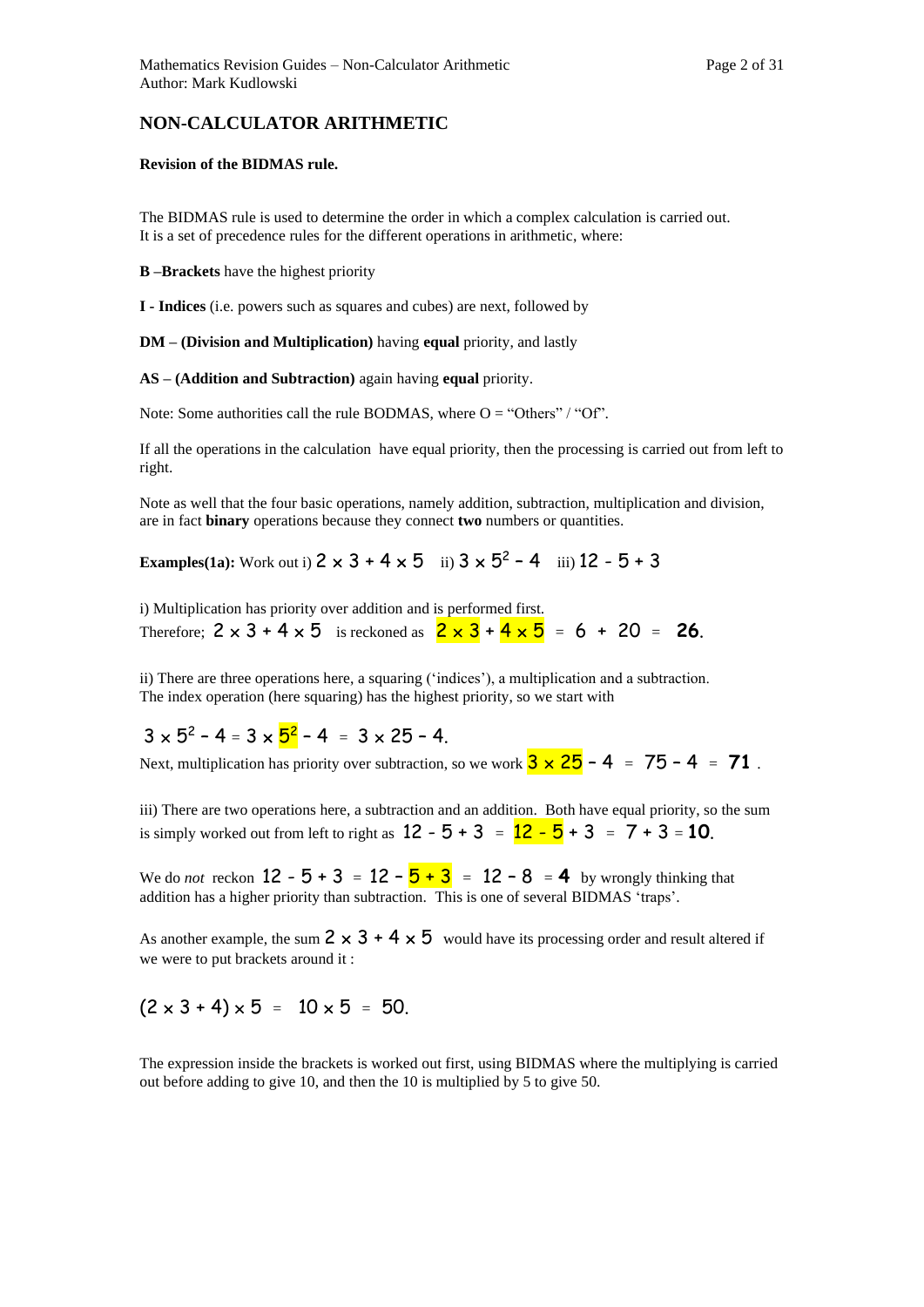#### **Other BIDMAS 'traps'.**

#### **Uses of the minus sign.**

Taking an expression such as  $12 - 8$ , we can see that the minus sign represents ordinary subtraction; in other words, we subtract 8 from 12. Subtraction is a **binary** operation since the minus sign acts on **two** quantities, i.e. the numbers 8 and 12.

We have to consider the other use of the minus sign, as in the expression  $-4$ . Here the purpose of the sign is not to subtract one number from another, but to change the sign of the number 4 from positive to negative. This operation takes only **one** number and not two, and is termed a **unary** operation.

An expression like  $-4^2$  can cause problems when written this way, because there are two operations here, namely a unary minus and a power. In fact, different calculators and computers could give differing results when such an expression is entered !

We could square the 4 first and then change the sign to get -16, or we could change the sign and then square -4 to get 16. We need brackets to distinguish between the two.

Thus 
$$
-(4^2) = -16
$$
 and  $(-4)^2 = 16$ .

#### **Expressions in non-linear form.**

**Example (1b)**: i) Find the value of  $\frac{24}{3+5}$ 15+9 +  $+9$ ; ii) Re-express  $\frac{15+9}{3+5}$ 15+9 +  $+9$  in one-line BIDMAS form.

i) This expression is in algebraic fraction form , so we would work out the numerator and denominator separately, and divide last. Hence  $\frac{124.6}{3+5}$ 15+9 +  $\frac{+9}{+5} = \frac{24}{8}$  $\frac{24}{3}$  = 3.

ii) Putting the expression into one-line BIDMAS form needs a little more care.

The operation here clearly includes division, but with a fraction bar used instead of a division sign. We cannot simply convert the expression to  $15 + 9 \div 3 + 5$  since division has priority over addition in BIDMAS, and the sum would be worked out as

 $15 + 9 \div 3 + 5 = 15 + 3 + 5 = 23$  which is incorrect.

To prevent this misinterpretation, we must put brackets around the expressions on both the top and bottom lines in order to perform the division last, so that the sum works out as  $(15 + 9) \div (3 + 5)$ and hence  $24 \div 8 = 3$ , which was our expected answer.

In general, if an expression is written in fractional form, it is best to work out the numerator and denominator separately using the normal BIDMAS rules, and then perform the fractional division last.

(Modern calculators now have the option of inputting expressions such as the last one in fractional form, and thus preventing such errors in interpretation).

In general, if we want to force the calculation to override the usual BIDMAS rules, we must place brackets in the right place in the expression.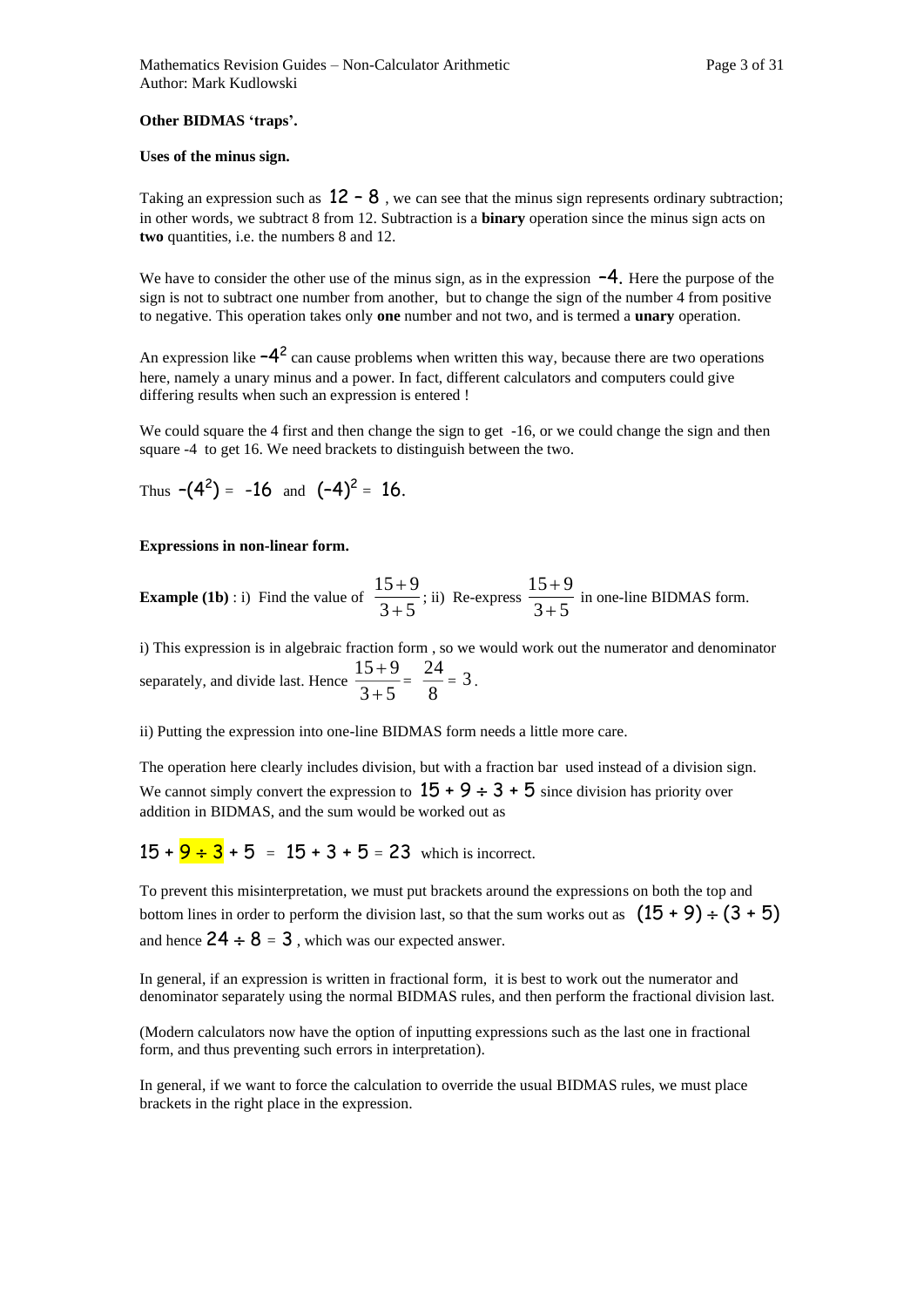Mathematics Revision Guides – Non-Calculator Arithmetic Page 4 of 31 Author: Mark Kudlowski

Another example of algebraic shorthand in an arithmetic expression is the omission of the implied multiplication sign before a bracketed expression, such as  $2(1 + 3)$ , the short form of  $2 \times (1+3)$ .

**Example (1c)**: i) Find the value of  $2(1+3)$  $4\times 6$ +  $\frac{\times 6}{\cos 3}$ ; ii) Re-express  $2(1+3)$  $4\times 6$ +  $\frac{\times 6}{\cos 6}$  in linear BIDMAS form.

i) Notice that the denominator of the algebraic expression has a missing implied multiplication sign, so

it works out as  $2(1+3)$  $4\times 6$ +  $\frac{\times 6}{\sqrt{2}}$  = 2(4)  $\frac{24}{2(4)} = \frac{24}{2 \times 4}$ 24  $\frac{1}{\times 4} = \frac{1}{8}$  $\frac{24}{3}$  = 3.

ii) In order to put the expression into one-line BIDMAS form, we need to put the multiplication sign into the denominator, to give  $2(1 + 3) = 2 \times (1 + 3)$ .

Secondly, we need to force the final division to be performed last, so we put brackets around both the top and bottom of the fraction :

 $(4 \times 6) \div (2 \times (1 + 3))$ .

Check; 
$$
(4 \times 6) \div (2 \times (1 + 3)) = (4 \times 6) \div (2 \times (1 + 3)) = (4 \times 6) \div (2 \times 4)
$$

(we have worked out the addition in the innermost brackets first)

Next, we deal with the outer brackets, followed by the last division:  $(4 \times 6) \div (2 \times 4) = 24 \div 8 = 3.$ 

It is all too easy to omit additional brackets when placing a more complicated expression into BIDMAS form.

In this example we could have begun with  $(4 \times 6) \div 2(1 + 3) = (4 \times 6) \div 2 \times (1 + 3)$ .

We have made the error of forgetting to put brackets around the denominator  $2 \times (1 + 3)$ , and that has altered the meaning of the whole expression.

If we were to apply BIDMAS now, we would have the incorrect result

## $(4 \times 6) \div 2 \times (1 + 3) = 24 \div 2 \times 4 = 48.$

Note the difference in processing here; the brackets are worked out first, but then we are left with the expression  $24 \div 2 \times 4 = 48$  which is worked left-to-right since multiplication and division have equal priority.

Always put brackets around the *whole of the* numerator and denominator when putting fractional expressions into linear BIDMAS form.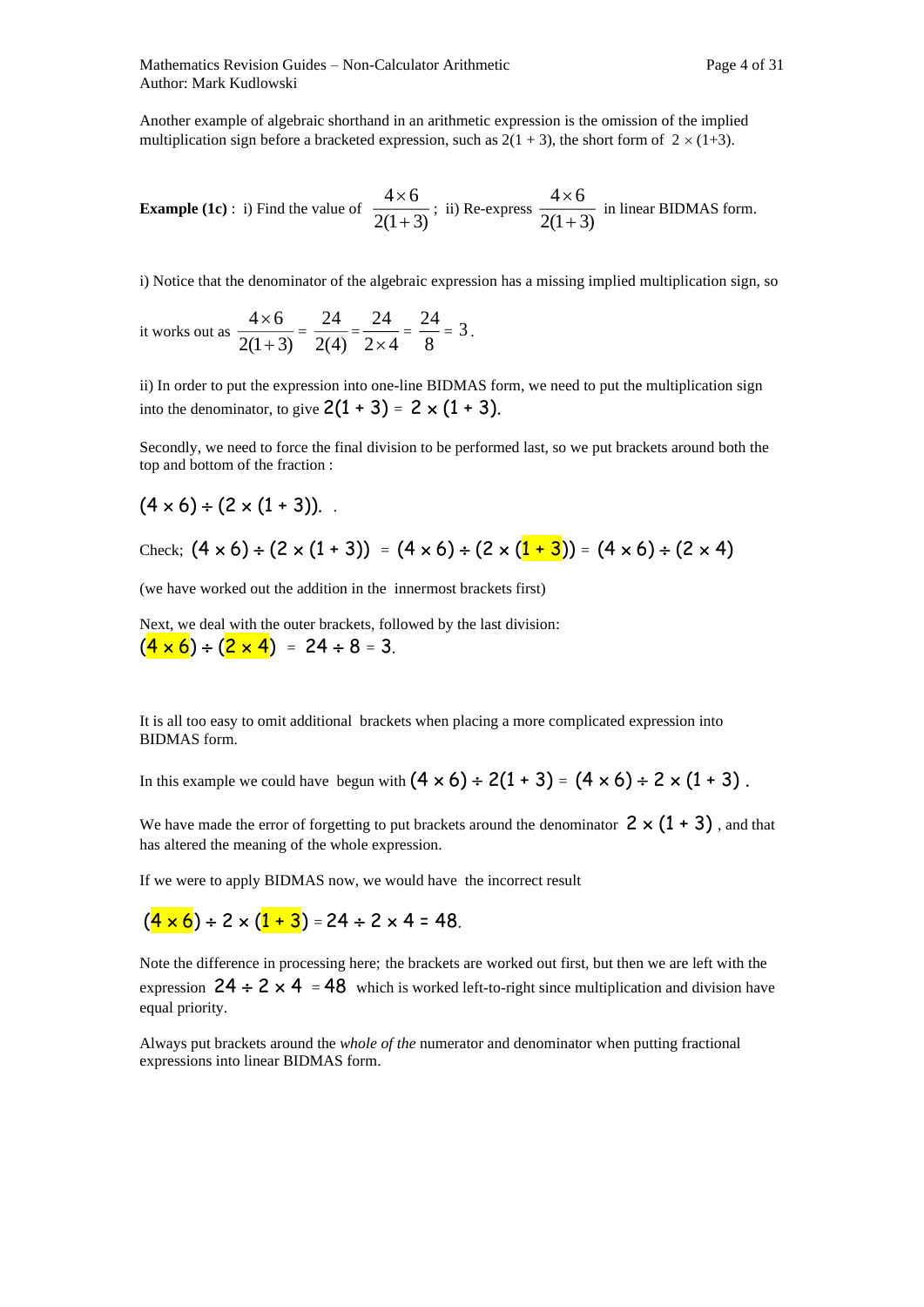Mathematics Revision Guides – Non-Calculator Arithmetic Page 5 of 31 Author: Mark Kudlowski

**Example (2a):** The *Countdown* game show features a game where contestants are given a set of six numbers and are then asked to combine them to give a larger number, using only brackets and the four basic arithmetic operations.

Here, the given numbers are 100, 10, 4, 6, 2 and 8 and the target number is 575.

The first part of the calculation goes

 $100 - 4 = 96$ ;  $96 \times 6 = 576$ 

The second part goes

$$
8 + 2 = 10
$$
;  $10 \div 10 = 1$ 



Finally, the result of the second part is subtracted from that of the first, giving  $576 - 1 = 575$ .

i) Use your knowledge of BIDMAS to write an expression for the first part of the calculation, putting brackets in where necessary.

ii) Repeat part i) for the second part of the calculation.

iii) Are brackets necessary for completing the final part of the calculation ? If not, why not ?

i) It would do no good to say  $100 - 4 \times 6$ , as BIDMAS rules would force the multiplication to be carried out before the subtraction, giving  $100 - 24$ , or 76.

We therefore need to insert brackets around the subtraction sum to override the BIDMAS rule. This part of the sum is therefore  $(100 - 4) \times 6$ , namely 96  $\times$  6 or 576.

ii) Again, it would be wrong to say  $8 + 2 \div 10$ , as BIDMAS rules would force division before addition, giving  $8 + 0.2$ , or 8.2.

We insert brackets around the addition sum to override BIDMAS;  $(8 + 2) \div 10$ , which gives  $10 \div 10$  or 1.

iii) By writing the whole calculation in one go, we have the result:

 $(100 - 4) \times 6 - (8 + 2) \div 10 = 575.$ 

We could have used extra brackets around each 'sub-total' and obtained

 $((100 - 4) \times 6) - ((8 + 2) \div 10) = 575.$ 

The extra brackets are not needed here, because the final operation, namely subtraction, has a lower priority then either the brackets, the multiplication or the division.

However, adding extra matched brackets never does any damage when done correctly !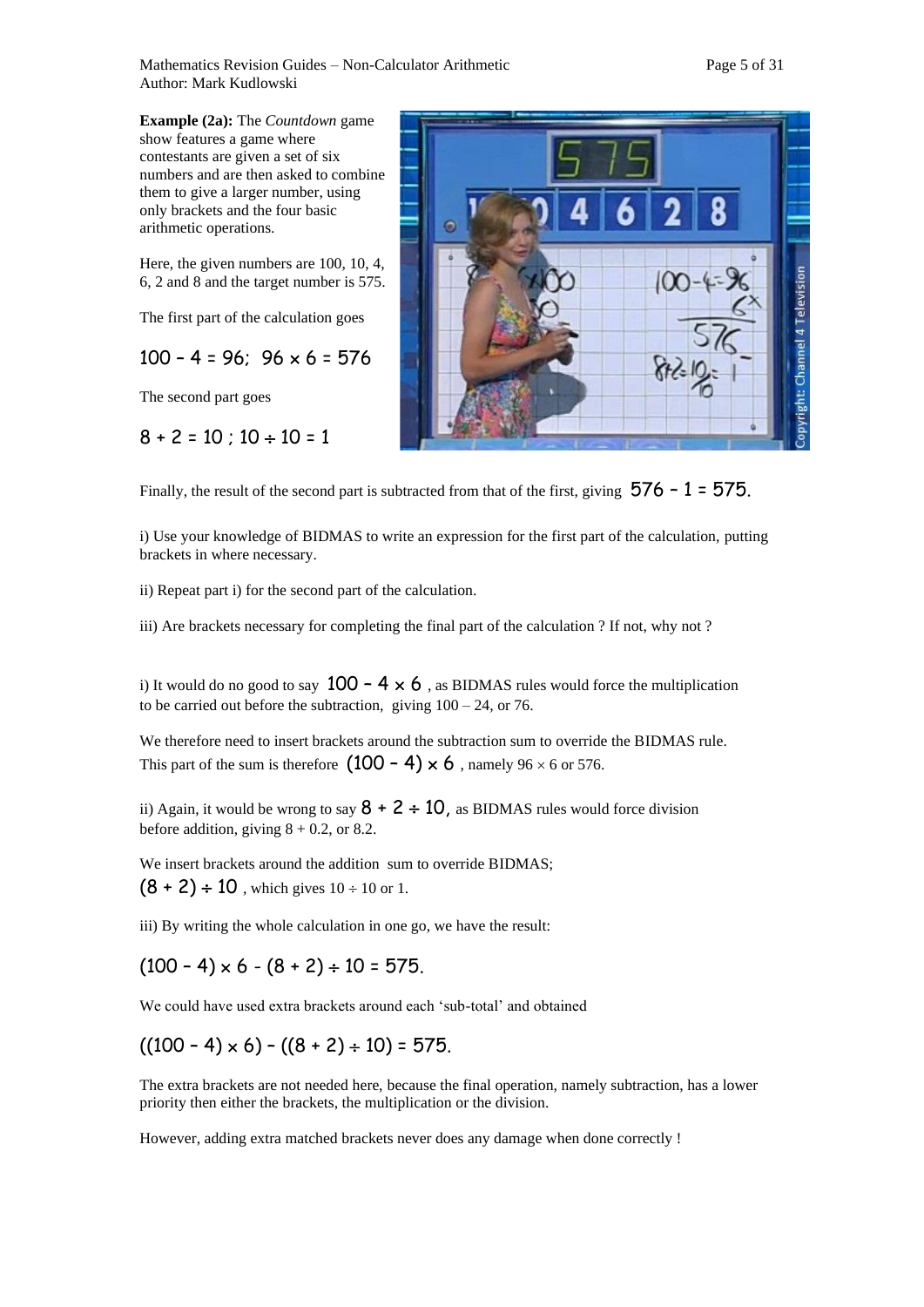**Example (2b):** Here, the given numbers are 25, 75, 50, 2, 7 and 10 and the target number is 441.

The calculation goes  $10 \times 50 = 500$ ; 500 – 75 = 425; 425 + 25 – 7 – 2  $= 441.$ 

Express this working as a single sum, using BIDMAS and with no more brackets than necessary.

This time we can express the entire sum as

$$
10 \times 50 - 75 + 25 - 7 - 2 = 441.
$$

The multiplication is performed first, and then the additions and subtractions are performed left-to-right as they have equal precedence. Hence no brackets are needed !



Two other solutions are:

i)  $75 - 25 = 50$ ;  $50 \times 10 = 500$ ;  $500 - 50 - 7 - 2 = 441$ .

ii) 
$$
75 - 10 - 2 = 63
$$
;  $63 \times 7 = 441$ .

Express each as a single sum in BIDMAS form, and explain what would happen if the brackets were omitted.

i)  $(75 - 25) \times 10 - 50 - 7 - 2 = 441$ .

Here the brackets are needed to force the sum  $75 - 25$  to be performed before the multiplication by 10. since  $75 - 25 \times 10 - 50 - 7 - 2 = -234$ .

The multiplication  $25 \times 10 = 250$  would be performed first, and then the rest of the sum worked out as 75 – 250 – 50 – 7 – 2 = -234.

ii)  $(75 - 10 - 2) \times 7 = 441$ .

Here the brackets are needed to force the sum  $75 - 10 - 2$  to be performed before the multiplication by 7, since  $75 - 10 - 2 \times 7 = 51$ .

The multiplication  $2 \times 7 = 14$  would be performed first, and then worked out as 75 – 10 - 14 = 51.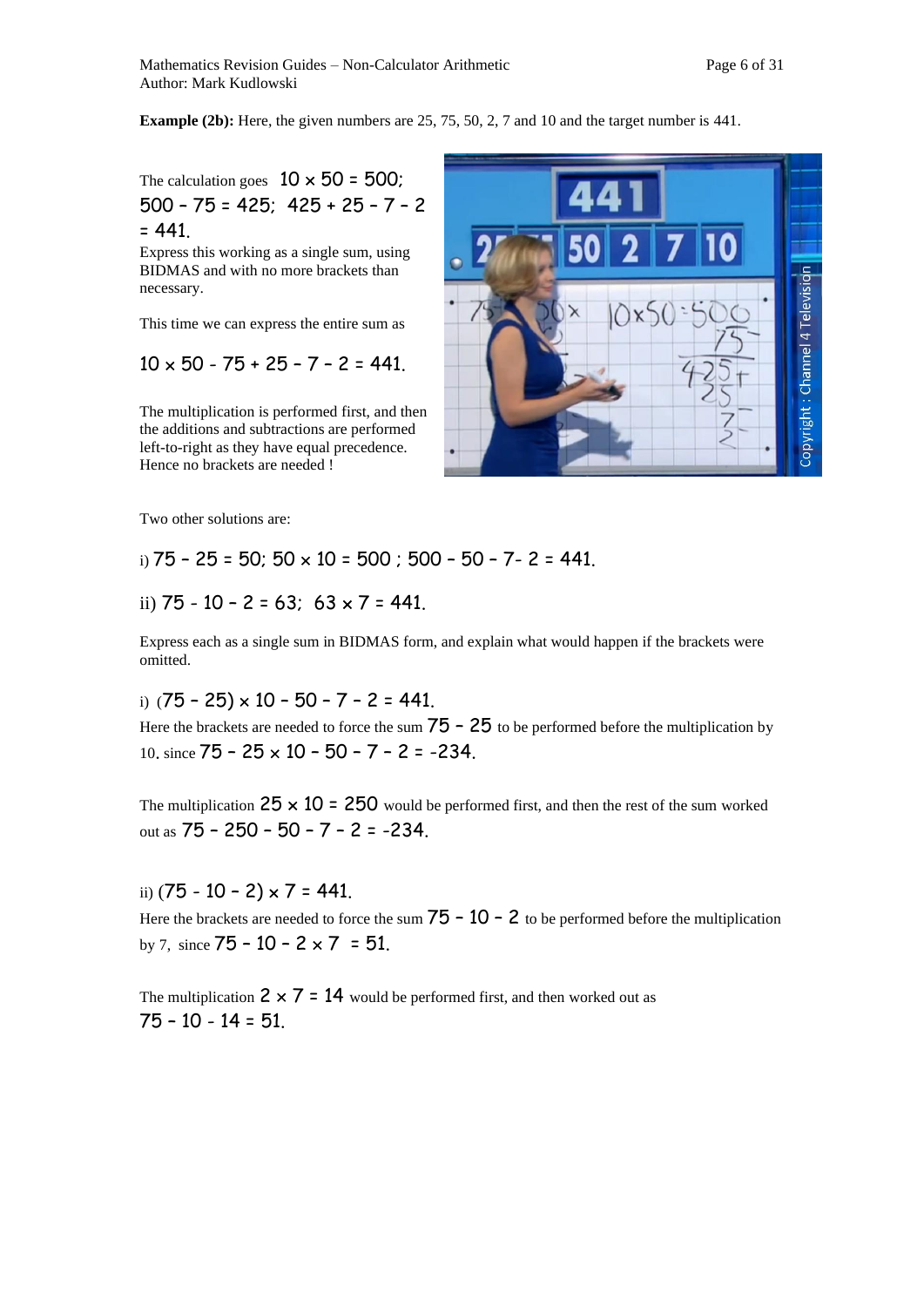#### **Note on the correct use of the equals sign.**

Take the statement  $100 - 4 = 96$  from Example (1).

This statement is an example of an **equation**, where two quantities are separated by an equals sign.

The equals sign states that the expression on the left, i.e. the result of subtracting 4 from 100, is equal in value to the expression on the right, namely the number 96.

Similarly the equation  $96 \times 6 = 576$  states that the values of the expressions on each side of the equality sign are equal.

The two stages of the calculation can then be combined :

#### $100 - 4 = 96$ ;  $96 \times 6 = 576$

Notice how the stages are combined using a semicolon to separate them.

*Never* try combining such stages by equality signs as below :

$$
100 - 4 = 96 = 96 \times 6 = 576
$$
 **Incorrect!**

According to the second equals sign, we have  $96 = 96 \times 6$  which is clearly nonsense.

Equally bad is an attempt to think through the expression along the lines of "100 minus 4 is 96, then times 6 is 576", and then "condense" it to

#### $100 - 4 = 96 \times 6 = 576$  **Incorrect !**

There will be more about the correct use of the equality sign in the section on algebra, since this is where there are the most opportunities for its misuse.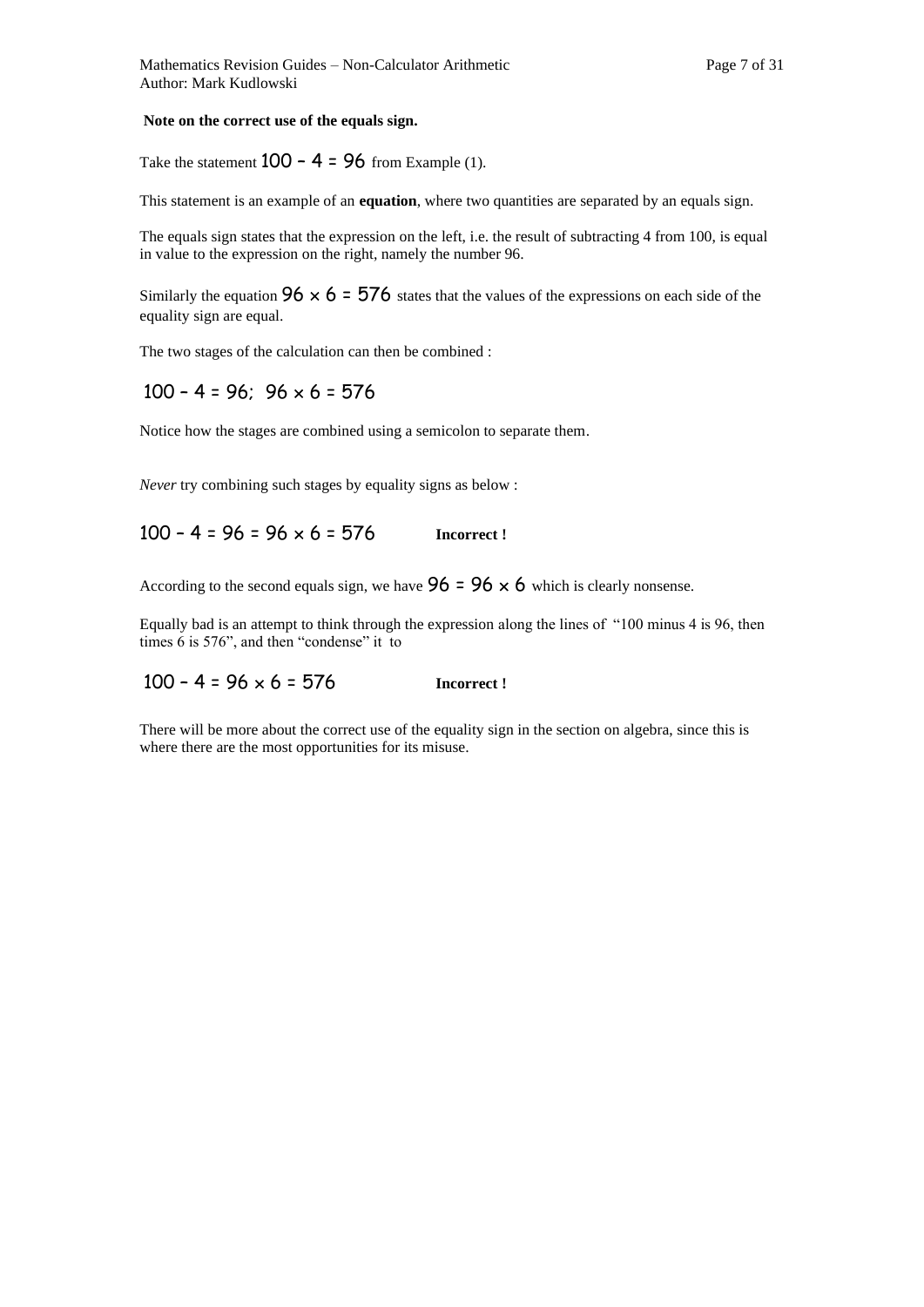#### **Mental Methods.**

To obtain good speed in mental arithmetic methods, it is necessary to know the tables up to  $12 \times 12$ confidently. Rapid halving and doubling is particularly useful, as will be seen later.

Some multiplications and divisions are particularly simple, especially by 10, 100 and 1000.

#### **Multiplying by 10, 100, 1000.....**

All of those operations are related, and involve moving the decimal point (or adding zeros to the end). The following examples show how this works:

**Using whole numbers:** 

| $456 \times 10 =$   | 4560  | one zero added to end of number.           |
|---------------------|-------|--------------------------------------------|
| $456 \times 100 =$  | 45600 | two zeros added to end of number.          |
| $456 \times 1000 =$ |       | 456000 three zeros added to end of number. |

 $\therefore$  When multiplying a whole number by 10, 100, 1000 ...., we add 1, 2, 3... zeros to the end of it.

**Using decimal numbers:** 

| $21.64 \times 1 =$                              | 21.64 | original number                               |
|-------------------------------------------------|-------|-----------------------------------------------|
| $21.64 \times 10 =$                             | 216.4 | decimal point moved one place right.          |
| $21.64 \times 100$<br>$\mathbf{r} = \mathbf{r}$ | 2164  | dec. pt moved two places right and 'dropped'. |
| $21.64 \times 1000 =$                           | 21640 | note the extra zero needed !                  |

The need for the extra zero could have been avoided in the last case by expressing 21.64 as 21.640 :

**21.640**  $\times$  **1000 = 21640** dec. pt moved three places right and 'dropped'.

#### $\therefore$  When multiplying a decimal number by 10, 100, 1000 ...., we move the decimal point 1, 2, 3... **places to the right.**

Note: This method is also often illustrated by keeping the decimal point fixed and moving the *numbers* to the left instead. In fact, it demonstrates the principles of place value more clearly.

**Example (3):** Find the values of a)  $327 \times 10$ ; b)  $803 \times 100$ ; c)  $3.629 \times 100$ ; d)  $0.0732 \times 10$ e)  $9.546 \times 1000$ ; f)  $4.95 \times 1000$ .

a) 327 is a whole number, so  $327 \times 10 = 3270$  (add 0 to the end).

b) 803 is also whole, so  $803 \times 100 = 80300$  (add 2 zeros to the end).

c)  $3.629 \times 100 = 362.9$  (decimal point moved two places right).

d)  $0.0732 \times 10 = 0.732$  (decimal point moved one place right).

e)  $9.546 \times 1000 = 9546$  (decimal point moved three places right and 'dropped').

f) If we try to move the decimal point three places to the right, we seem to 'run out' of decimal places. We can avoid this problem by writing 4.95 as  $4.950$ , so  $4.950 \times 1000 = 4950$ .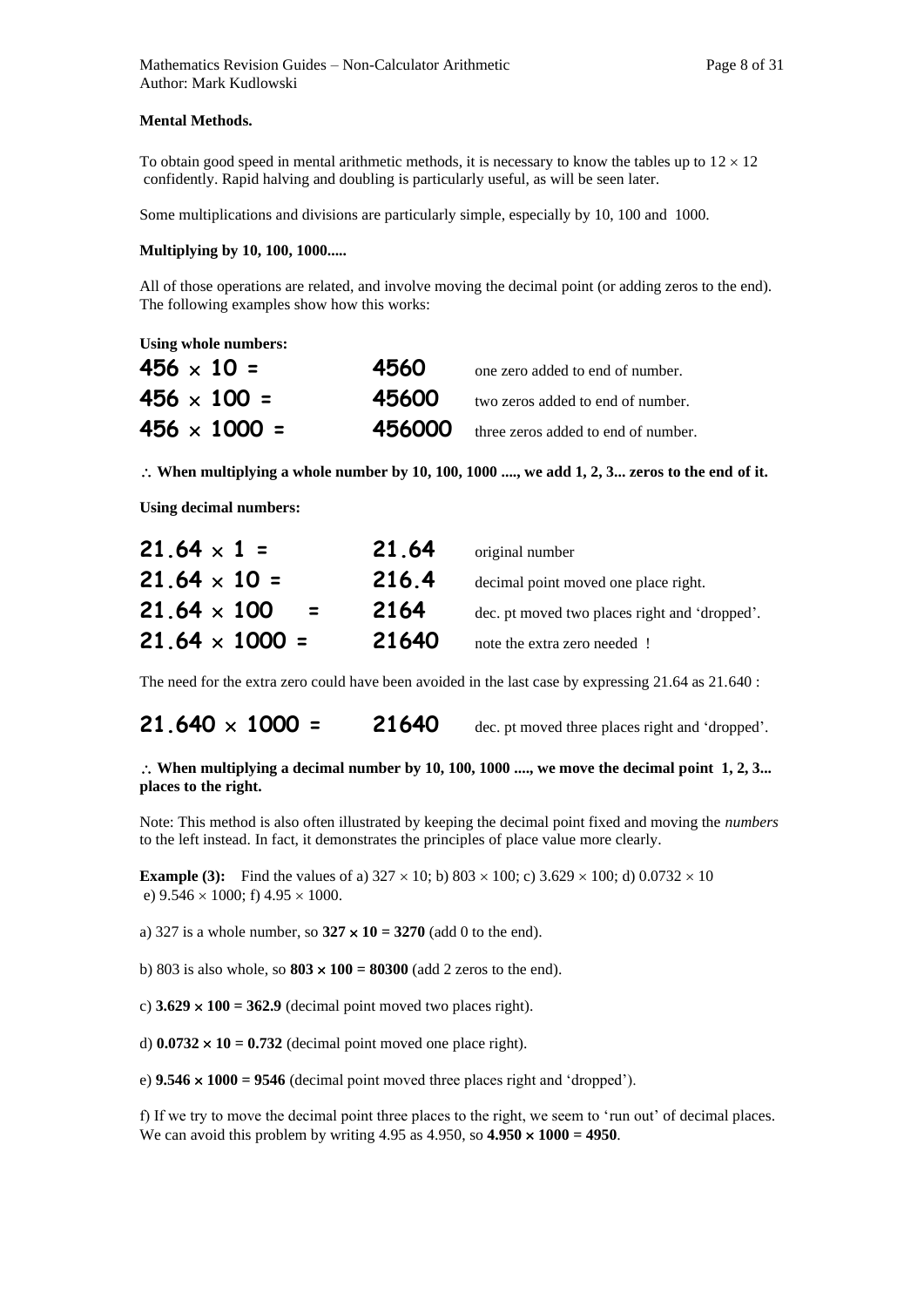#### **Dividing by 10, 100, 1000.....**

The methods of division by 10, 100, 100 ..... are closely related to those of multiplication. It is best, however, to treat whole numbers as decimals with an 'invisible' point at the end unless they have enough zeros at their ends for easy cancellation.

Thus,  $3760 \div 10 = 376$  (one zero cancelled each side) and  $417000 \div 100 = 4170$  (two zeros cancelled each side).

**Using decimal numbers:** 

| $51.37 \div 1 =$  | 51.37 | original number                                                           |
|-------------------|-------|---------------------------------------------------------------------------|
| $51.37 \div 10 =$ | 5.137 | decimal point moved one place left.                                       |
|                   |       | $51.37 \div 100 = 0.5137$ decimal point moved two places left.            |
|                   |       | 51.37 $\div$ 1000 = 0.05137 note the extra zero after the decimal point ! |

The need for the extra zero could have been avoided in the last case by expressing 51.37 as 051.37 :

**051.37 1000 = 0.05137** decimal point moved three places left.

#### **When dividing a decimal number by 10, 100, 1000 ...., we move the decimal point 1, 2, 3... places to the left.**

Note: Again, this method is also often illustrated by keeping the decimal point fixed and moving the *numbers* to the right instead.

**Example (4):** Find the values of a)  $287 \div 10$ ; b)  $756000 \div 100$ ; c)  $518.6 \div 100$ ; d)  $4.53 \div 10$ ; e)  $67.3 \div 1000$ .

a) 287 is a whole number, so  $287 \div 10 = 28.7$  (add 'dummy' dec. pt to the end and move it 1 place left)

b) As 756000 has three zeros on the end and 100 has two, we can merely cancel out two zeros to get  $756000 \div 100 = 7560.$ 

c)  $518.6 \div 100 = 5.186$  (decimal point moved two places left).

d)  $4.53 \div 10 = 0.453$  (decimal point moved one place left).

e) If we try to move the decimal point three places to the left, we seem to 'run out' of decimal places. We can avoid this problem by writing  $67.3$  as  $067.3$ , so  $067.3 \div 1000 = 0.0673$ .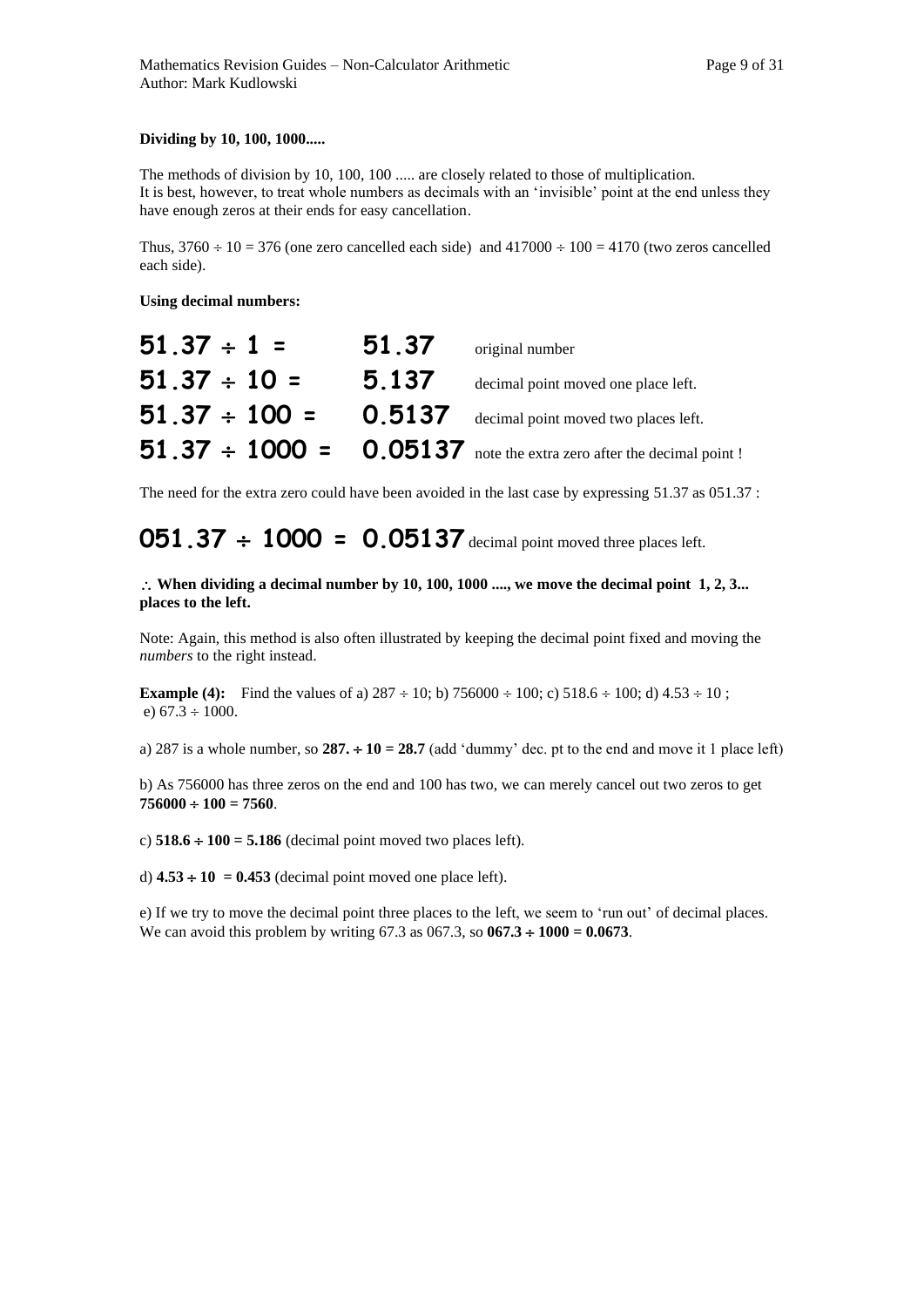Using the above methods, we can perform quick multiplications and divisions by 20, 30 and so forth. Also we can multiply by 5 quickly by multiplying by 10 and halving.

Other quick tricks; to multiply by 15, we can multiply by 30 and halve, since  $15 = 30 \div 2$ . To multiply by 25, we can multiply by 100 and halve twice, i.e. quarter, since  $25 = 100 \div 4$ . Try finding some more out by yourself.

#### **Examples (5):**

|                     | Work the following out quickly; |                      |                    |
|---------------------|---------------------------------|----------------------|--------------------|
| a) $17 \times 20$ ; | b) $3.1 \times 40$ :            | c) $23 \times 300$ ; | d) $1560 \div 30$  |
| e) $284 \times 5$ ; | f) $83 \times 25$ ;             | g) $2.8 \times 15$ ; | h) $37 \times 500$ |

In a) we quickly find that  $17 \times 2 = 34$ , then we add a 0 at the end to get 340,  $\therefore$  17  $\times$  20 = 340.

For b) it is easier to do  $3.1 \times 10 = 31$  first, and then multiplying by 4 to get 124.  $\therefore$  3.1  $\times$  40= 124.

In part c) we find  $23 \times 3 = 69$ ; add two zeros to the end to get  $6900$ ,  $\therefore$   $23 \times 300 = 6900$ .

For d), both 1560 and 30 have a common factor of 10, so the answer is the same as that of  $156 \div 3$ , namely 52,  $\therefore$  1560  $\div$  30 = 52.

In e), we can halve 284 to obtain 142, then add a 0 to the end to obtain  $1420$   $\therefore$  284  $\times$  5 = 1420. (Had we been asked to multiply an odd number by 5, it would have been better to add the 0 at the end and then halve the result.)

For part f), put two zeros at the end of 83 to obtain 8300, then halve once for 4150, and again for 2075.  $\therefore$  83  $\times$  25 = 2075.

In g), we firstly multiply by 10 to get 28, then multiply by 3 to get 84, and finally halve to get 42.  $\therefore$  2.8  $\times$  15 = 42.

Finally, in h) we see that 500 is half of 1000. We thus put 3 zeros after 37 and halve to get 18500.  $\therefore$  37  $\times$  500 = 18500.

(If multiplying an even number by 500, it's better to halve before putting the 3 zeros at the end.)

There are also some tricks available in addition and subtraction. Look at the sums below:

$$
296 + 427 = 723
$$
  

$$
300 + 423 = 723
$$

We have simplified the addition sum by *adding* 4 to the left-hand number, 296, whilst *subtracting* the same number, 4, from the right-hand number, 427. This makes the second sum easier to work out without losing any accuracy.

**Examples (5a) :** Work out the following quickly : i)  $336 + 495$ ; ii) £5.99 + £7.99 + 65p.

i) We add 5 to 495 and subtract 5 from 336 to form the sum  $331 + 500 = 831$ .

ii) We add 1p to both £5.99 and £7.99, then subtract 2p from 65p (remember, we've added 1p twice ! ) to change the sum into  $£6.00 + £8.00 + 63p = £14.63$ .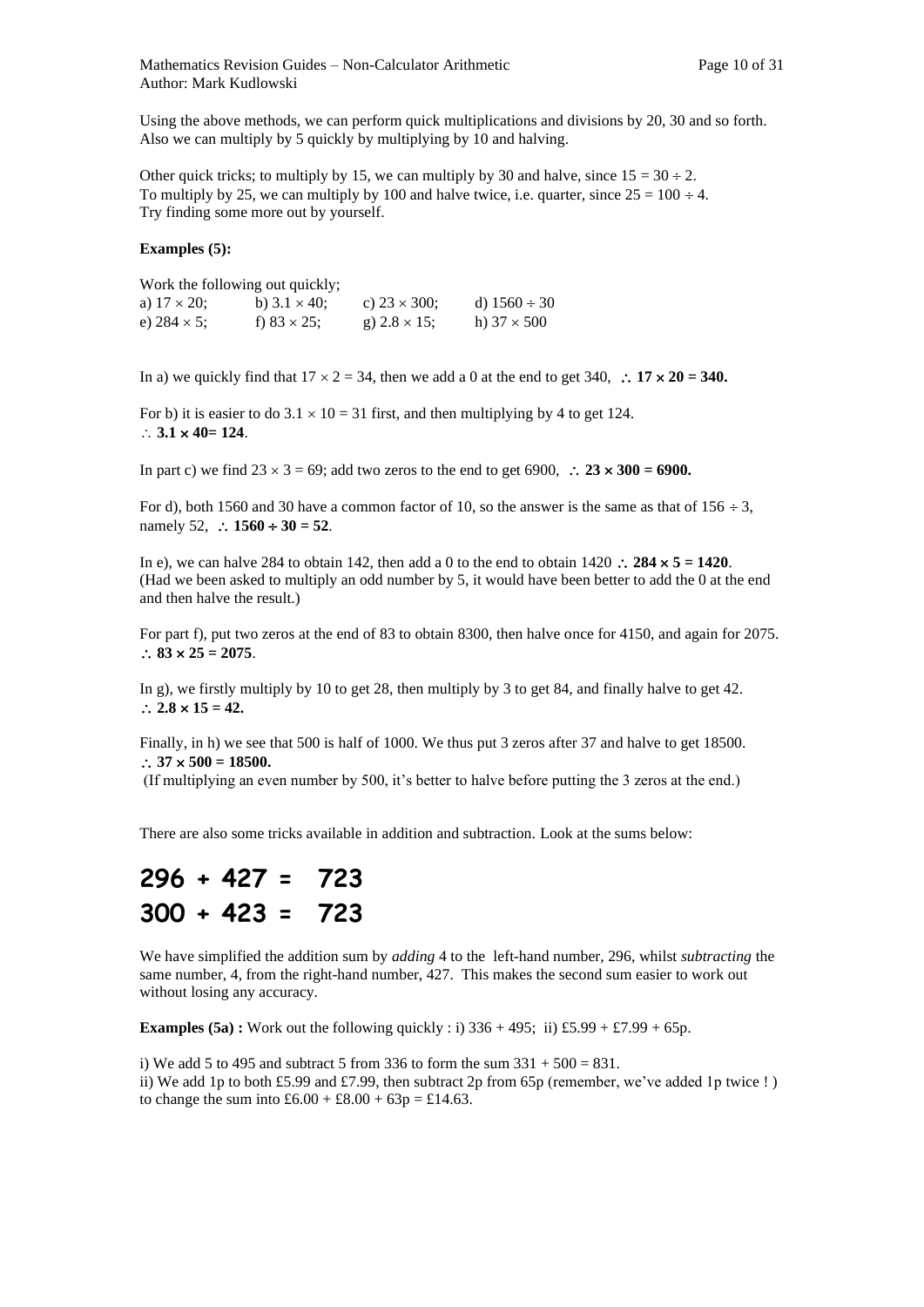Look also at the following:

$$
854 - 292 = 562
$$
  

$$
862 - 300 = 562
$$

We have simplified the subtraction sum by adding 8 to both numbers on each side of the minus sign. Again, this makes the second sum easier to work out without losing any accuracy.

Notice that, with subtraction, we need to perform the same changes on each side, unlike with addition.

Another "trick" is as follows:

## **1002 - 648 = 354 999 - 645 = 354**

The second sum does not look like a simplification at first, but it makes the sum easier to perform because there is no "borrowing" of digits. All of the digits of 645 can be subtracted from those of 999 without any need to "borrow". Thus  $9 - 5 = 4$  (units),  $9 - 4 = 5$  (tens) and  $9 - 6 = 3$  (hundreds).

**Examples (5b) :** Work out the following quickly : i) 978 - 396; ii) £10.00 - £7.39

i) We add 4 to both 978 and 396 to form the sum 982 - 400 = 582.

ii) We subtract 1p from both £10.00 and £7.39, to change the sum into £9.99 - £7.38 = £2.61. We reckon 9-8 = 1 (pence),  $9-3 = 6$  (10p's),  $9-7 = 2$  (£s) as we work from right to left.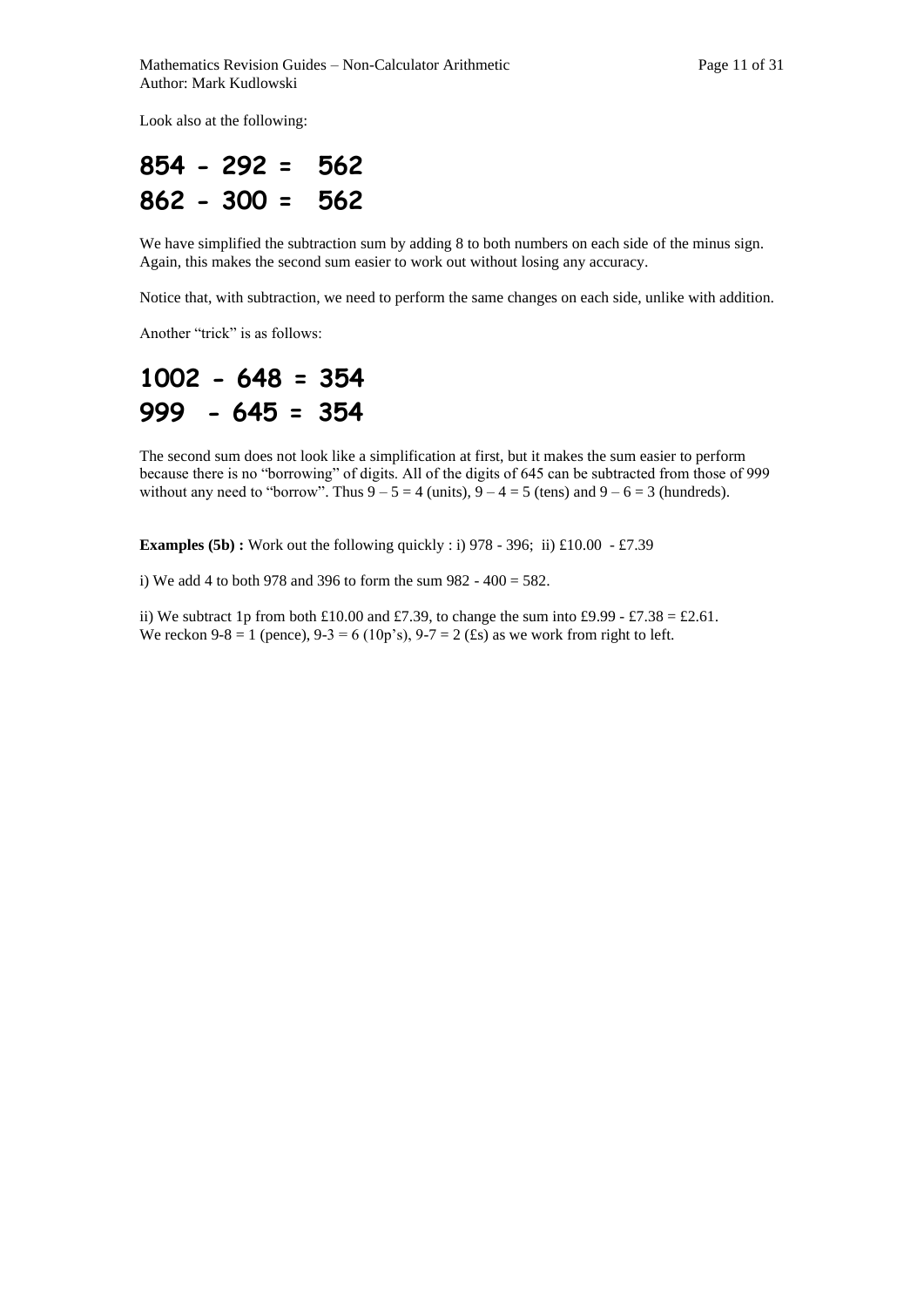#### **Mechanical Methods**.

Non-calculator exam questions will also usually include mechanical arithmetic, using standard written methods. We recall them here:

#### **Addition.**

**Example (6):** Add together 395 and 841.

Working is shown below:

 $5 + 1 = 6$ , so we write down 6.

Then  $9 + 4 = 13$ , so we write down 3 and 'carry' the 1 on to the next column.

Finally  $3 + 8 = 11$ , plus the 1 carried over in the last step = 12.

As there are no more columns to add, we write down 12 and the sum is complete.

| 841 | 395 |  | 395<br>$+$ 841 |  | $+ 841$ | 395  |  |
|-----|-----|--|----------------|--|---------|------|--|
|     |     |  | $3\,6$         |  |         | 1236 |  |

 $\therefore$  395 + 841 = 1236.

We can add together as many numbers as we like in columns.

**Example (7):** Find the value of  $795 + 361 + 482$ .

| <b>Example (7):</b> Find the value of $795 + 361 + 482$ .<br>$5 + 1 + 2 = 8$ , so write down 8.<br>$9+6+8=23$ , so write down 3 and carry 2.<br>$7 + 3 + 4 = 14$ , plus the 2 carried over = 16,<br>and finally write down 16 to finish the sum. | $+ 482$ | 361     | 795 |  |
|--------------------------------------------------------------------------------------------------------------------------------------------------------------------------------------------------------------------------------------------------|---------|---------|-----|--|
| $\therefore$ 795 + 361 + 482 = 1638.                                                                                                                                                                                                             |         | 1 6 3 8 |     |  |

When adding together decimals, we must ensure that decimal points are lined up correctly.

**Example (8):** What is  $27.56 + 4.3 + 116$ ? Hence find £27.56 + £4.30 + £116.

| In each case, the working is the same:<br>$6 + 0 = 6$ , so write down 6.<br>$5 + 3 = 8$ , so write down 8.                                         |  |                      |  |  |  |                 |      |  |
|----------------------------------------------------------------------------------------------------------------------------------------------------|--|----------------------|--|--|--|-----------------|------|--|
| $7 + 4 + 6 = 17$ , so write down 7 and<br>carry 1.<br>$2 + 1 = 3$ , plus 1 carried over = 4, so<br>write down 4.<br>$1 + 0 = 1$ , so write down 1. |  | 2 7 . 5 6<br>$116$ . |  |  |  | 27.56<br>116.00 | 4.30 |  |
| $\therefore$ 27.56 + 4.3 + 116 = 147.86,<br>and $\pounds 27.56 + \pounds 4.30 + \pounds 116 = \pounds 147.86$ .                                    |  | 147.86               |  |  |  | 147.86          |      |  |

In the decimal sum, there is no need to write in extra trailing zeros to 'bulk up' the columns, but when writing money, the zeros should be included, as we write £4.30 and not £4.3.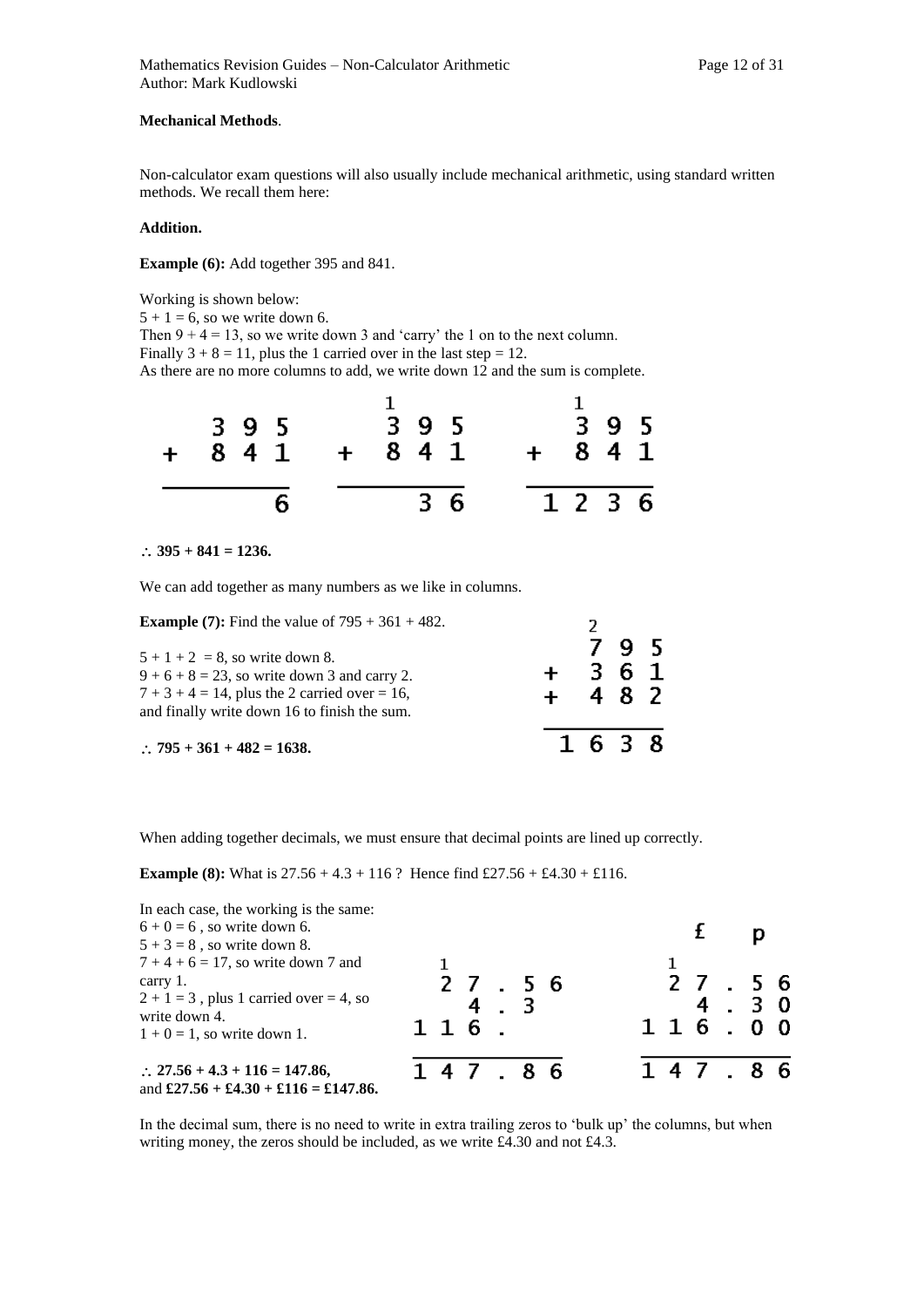#### **Subtraction.**

**Example (9) :** Subtract 762 from 1538.

The working is shown below:

Subtracting 2 from 8 gives us 6, so we write down 6.

We cannot subtract 6 from 3, so we must 'borrow' 1 unit from the column to the left (changing it from 5 to 4) so that we can subtract 6 from 13, which gives 7, so we write down 7.

Next, we must try and subtract 7 from 4 (*not* 5), but again we cannot do that, so we borrow 1 from the next column to the left (thus leaving it as 0) to subtract 7 from 14, which gives us 7 to write down.

| As there are no more columns<br>to subtract from, the sum is<br>complete. | 1 5 3 8<br>762 | $1^{4}5^{1}38$<br>762 | $4^{14}5^{1}38$<br>762 |
|---------------------------------------------------------------------------|----------------|-----------------------|------------------------|
| $\therefore$ 1538 – 762 = 776.                                            |                | 76                    | 776                    |

#### **Example (10):** Find 4007 – 1358.

We cannot subtract 8 from 7, so we must 'borrow' 1 unit from the column to the left.

Unfortunately, this column has a 0 in it, as does the next one to the left, so we cannot borrow until we come across a non-zero digit, here 4.

To borrow 1, we must take 1 from 400 to obtain 399, altering the digits on the top line from 4, 0, 0 to 3, 9, 9 and then take 8 from 17, writing down 9.

| After this messy bit, the rest is |         | $^{3}$ 4 $^{9}$ 0 $^{9}$ 17 | 34.909017 |
|-----------------------------------|---------|-----------------------------|-----------|
| easy.                             | 4 0 0 7 |                             |           |
| $9 - 5 = 4$ , so write down 4.    | $-1358$ | -1358 -1358                 |           |
| $9 - 3 = 6$ , so write down 6.    |         |                             |           |
| $3 - 1 = 2$ , so write down 2.    |         | Q                           | 2 6 4 9   |
| $\therefore$ 4007 - 1358 = 2649.  |         |                             |           |

When subtracting decimals or money, we must again remember to line up decimal points correctly.

**Example (11):** Work out the difference between £178.60 and £34.25.

| We cannot subtract 5 from 0, so                                                            | р |                                           |     |       |       |      |  |
|--------------------------------------------------------------------------------------------|---|-------------------------------------------|-----|-------|-------|------|--|
| we must 'borrow' 1 unit from the<br>column to the left, (changing it<br>from $6$ to $5$ ). |   | 178.60 178.60<br>$-34.25 - 34.25 - 34.25$ |     | 1 7 8 |       | . 60 |  |
|                                                                                            |   |                                           | .35 |       | 1 4 4 | .35  |  |
| Then, $10-5=5$ so write down 5.                                                            |   |                                           |     |       |       |      |  |
| $5 - 2 = 3$ , so write down 3.                                                             |   |                                           |     |       |       |      |  |
| $8 - 4 = 4$ , so write down 4.                                                             |   |                                           |     |       |       |      |  |
| $7-3=4$ , so write down 4.                                                                 |   |                                           |     |       |       |      |  |
| $1 - (0) = 1$ , so write down 1.                                                           |   |                                           |     |       |       |      |  |
| $\therefore$ £178.60 - £34.25 = £144.35.                                                   |   |                                           |     |       |       |      |  |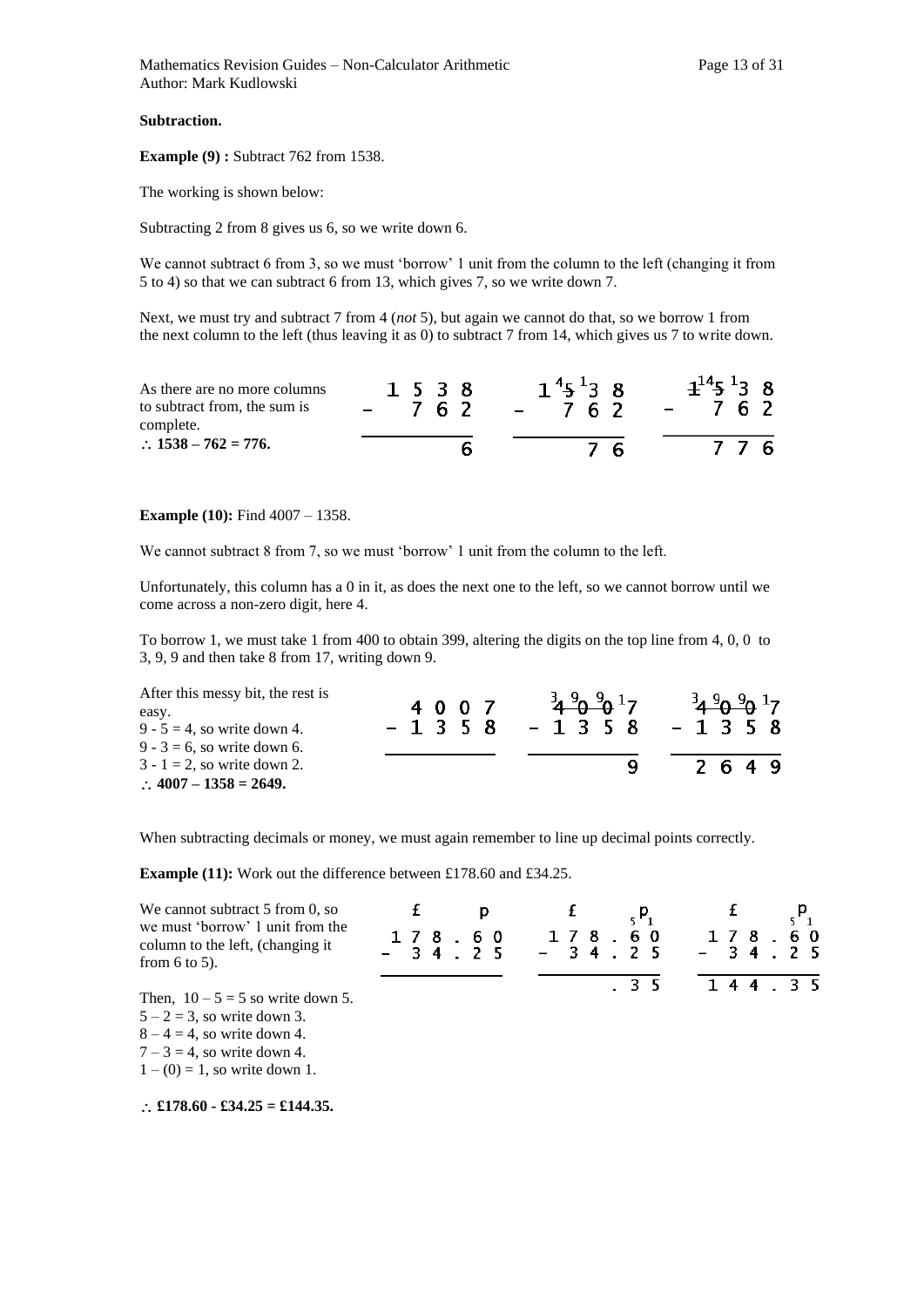#### **Short Multiplication.**

**Example (12):** Multiply 348 by 7.

Working is shown below:

 $8 \times 7 = 56$ , so write down 6 and carry 5.  $4 \times 7 = 28$ , plus the 5 carried over = 33, so write down 3 and carry 3.  $3 \times 7 = 21$ , plus the 3 carried over = 24, so write down 24 (as it's the last column).  $\therefore$  348  $\times$  7 = 2436.

| 3 4 8<br>$x \overline{7}$ | 3 4 8           | 3 4 8<br>x 7 x 7 x 7             | 3 4 8 |
|---------------------------|-----------------|----------------------------------|-------|
|                           | $\overline{56}$ | $\frac{33}{56}$ $\frac{133}{56}$ |       |

**Example (13):** Find the product of 974 and 5.

 $4 \times 5 = 20$ , so write down 0 and carry 2.  $7 \times 5 = 35$ , plus the 2 carried over = 37, so write down 7 and carry 3.  $9 \times 5 = 45$ , plus the 3 carried over = 48, so write down 48 (as it's the last column).  $\therefore$  974  $\times$  5 = 4870.

| 974 974 974 974<br>x 5 x 5 x 5 x 5 |                                                    |  |
|------------------------------------|----------------------------------------------------|--|
|                                    | $\frac{1}{20}$ $\frac{3720}{1}$ $\frac{483720}{1}$ |  |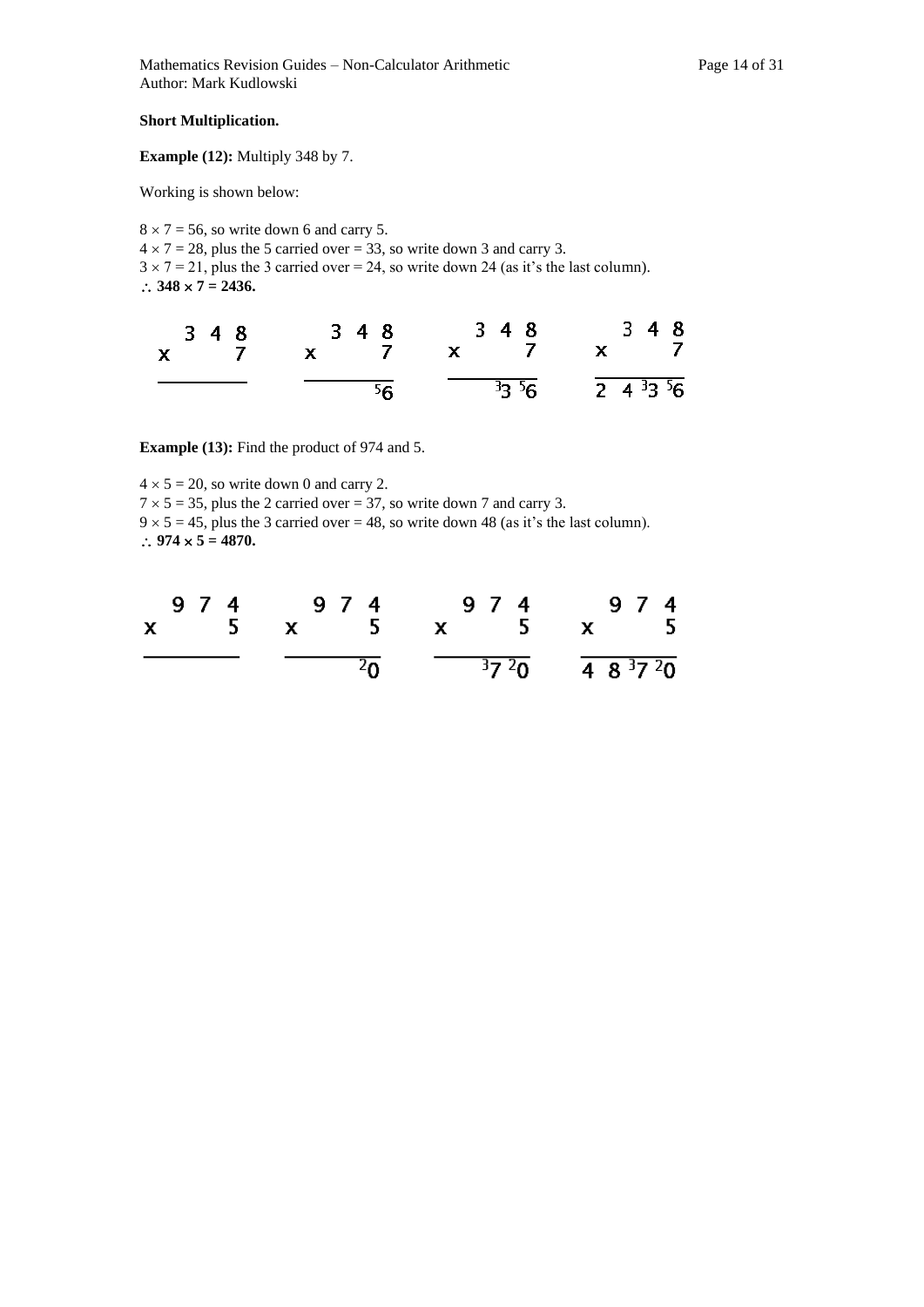#### **Multiplying Decimals / Money.**

Unlike addition and subtraction, it is best to handle multiplication of decimals (including money) as a whole-number exercise, and then put the decimal points in afterwards.

If the question involves money, it is best to work in whole units, which might be pounds or pence.

If the question involves decimal numbers, there are two methods of placing the decimal point correctly after having performed the whole-number sum.

#### **Method (1): counting decimal places**

In this method, we count the number of digits after the decimal point in each number that is being multiplied. Add those two numbers to give the number of digits after the decimal point.

This rule breaks down, however, when multiplying a whole number by a decimal.

#### **Method (2): using rough approximation**

In this method, we rough-guess one or both of the numbers concerned to work out an estimate, and then put the decimal point in the most appropriate place.

**Example (14):** Using the result  $974 \times 5 = 4870$  from Example 11, find the value of  $9.74 \times 0.5$ .

Using the 'decimal point counting' method, we see that 9.74 has **two** digits after the decimal point and 0.5 has **one**. The result will therefore have **three** digits after the point, and so the result will be 4.870. (Note that we must not ignore the trailing zero when positioning the point.)

Using the 'rough approximation' method, we can estimate  $9.74 \times 0.5$  as about  $10 \times 0.5$ , or about 5. The nearest possible answer to 5 is 4.870, and definitely not 48.70 or 0.4870.

#### $\therefore$  9.74  $\times$  0.5 = 4.87(0).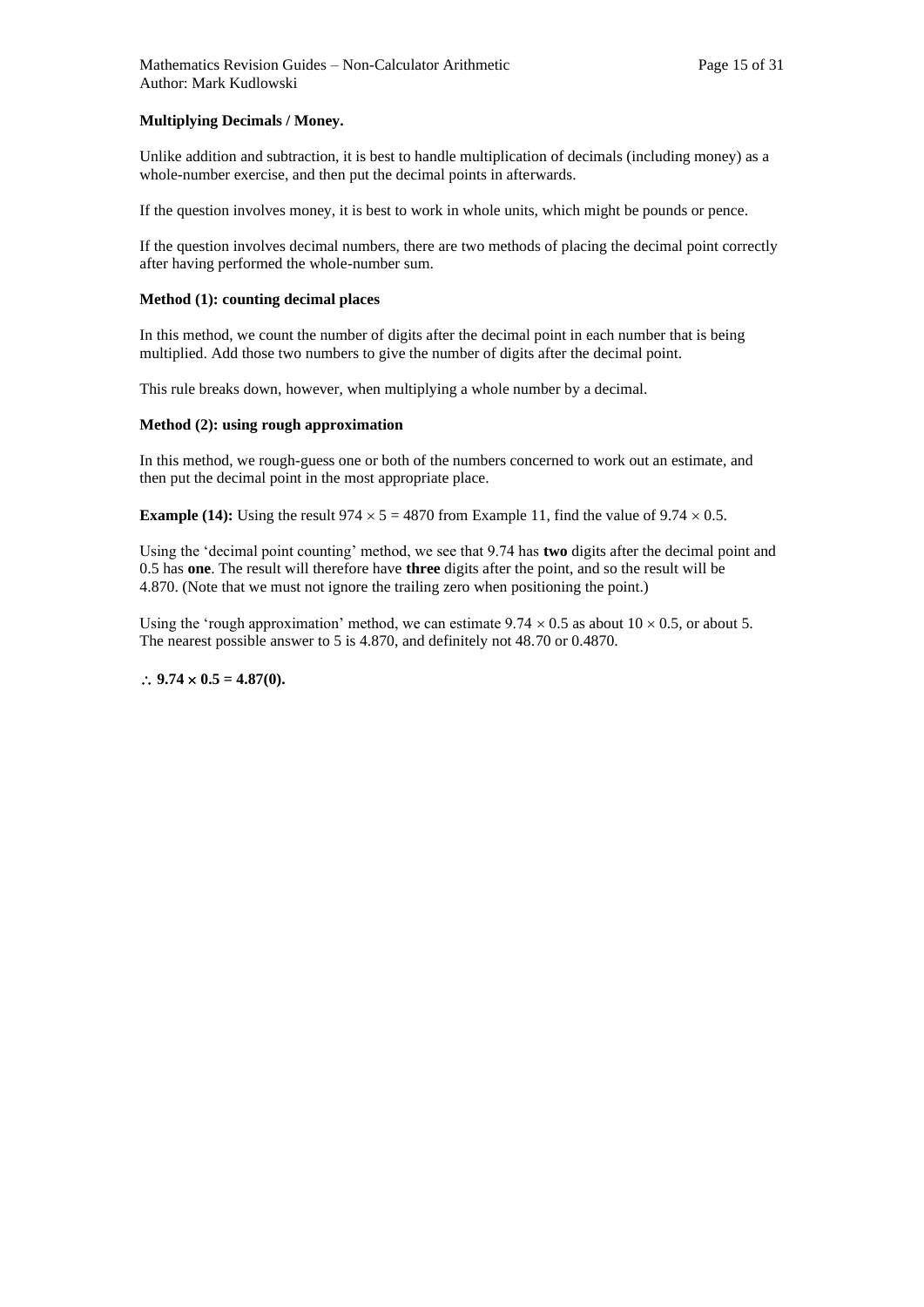#### **Solving "many sums from one".**

**Example (15):** Given that  $376 \times 294 = 110544$ , find the values of :

i)  $3.76 \times 2.94$ ; ii)  $1105.44 \div 29.4$ ; iii)  $0.376 \times 0.0294$ ; iv)  $110.544 \div 3760$ ; v)  $3760 \times 0.294$ 

i) Using the 'decimal point counting' method, we see that 3.76 has **two** digits after the decimal point and 2.94 has **two**. The result will therefore have **four** digits after the point, and so will be 11.0544.

Using the 'rough approximation' method, we can estimate  $3.76 \times 2.94$  as about  $4 \times 3$  or 12. The nearest possible answer to 12 is 11.0544, and definitely not 110.544 or 1.10544.

#### $\therefore$  3.76  $\times$  2.94 = 11.0544.

ii) The original sum can be rewritten as  $110544 \div 294 = 376$ , but the given sum of  $1105.44 \div 29.4$ involves dividing by a decimal. We therefore multiply the quantities on each side of the division sign by 10 to give  $11054.4 \div 294$ , which is the original sum with a dividend 10 times smaller.

The quotient will also be 10 times smaller than the 376 of the original, namely 37.6.

Another method is to express the original sum as a fraction :  $\frac{1788 \text{ m}}{284 \text{ m}} = 376$ 294  $\frac{110544}{ } =$ 

Then  $\frac{128441}{294} = \frac{12884}{294}$ 11054.4 29.4  $\frac{1105.44}{2004} = \frac{11054.4}{2004}$  (multiply top and bottom by 10 to make bottom line a whole number)

Hence  $\frac{1186 \text{ m/s}}{284 \text{ m}} = 37.6$ 294  $\frac{11054.4}{ } =$ 

This result has the same digits as the original, but is 10 times smaller because top line is also 10 times smaller.

iii) Using the 'decimal point counting' method, we see that 0.376 has **three** digits after the decimal point and 0.0294 has **four**. The result will therefore have **seven** digits after the point, and so will be 0.0110544.

iv) The original sum can be rewritten as  $110544 \div 376 = 294$ , but the given sum of  $110.544 \div 3760$  has a divisor 10 times larger. We therefore divide the quantities on each side of the division sign by 10 to give  $11.0544 \div 376$ , which is the original sum with a dividend 10,000 times smaller.

The quotient will also be 10,000 times smaller than the 294 of the original, namely 0.0294.

Or in fraction form: 
$$
\frac{110544}{376} = 294
$$
, and so  $\frac{110.544}{3760} = \frac{11.0544}{376}$ 

(dividing top and bottom by 10 to make bottom line correspond with original)

Hence 
$$
\frac{11.0544}{376} = 0.0294
$$

v) We cannot use decimal point counting here along the lines of " $0 + 3 = 3$ , so there'll be 3 digits after the decimal point to give 110.544."

We therefore make an approximation:  $3760 \times 0.294$  is roughly  $4000 \times 0.3$ , or about 1200. The only possible answer of the right order of size is  $1105.44$ , so  $3760 \times 0.294 = 1105.44$ .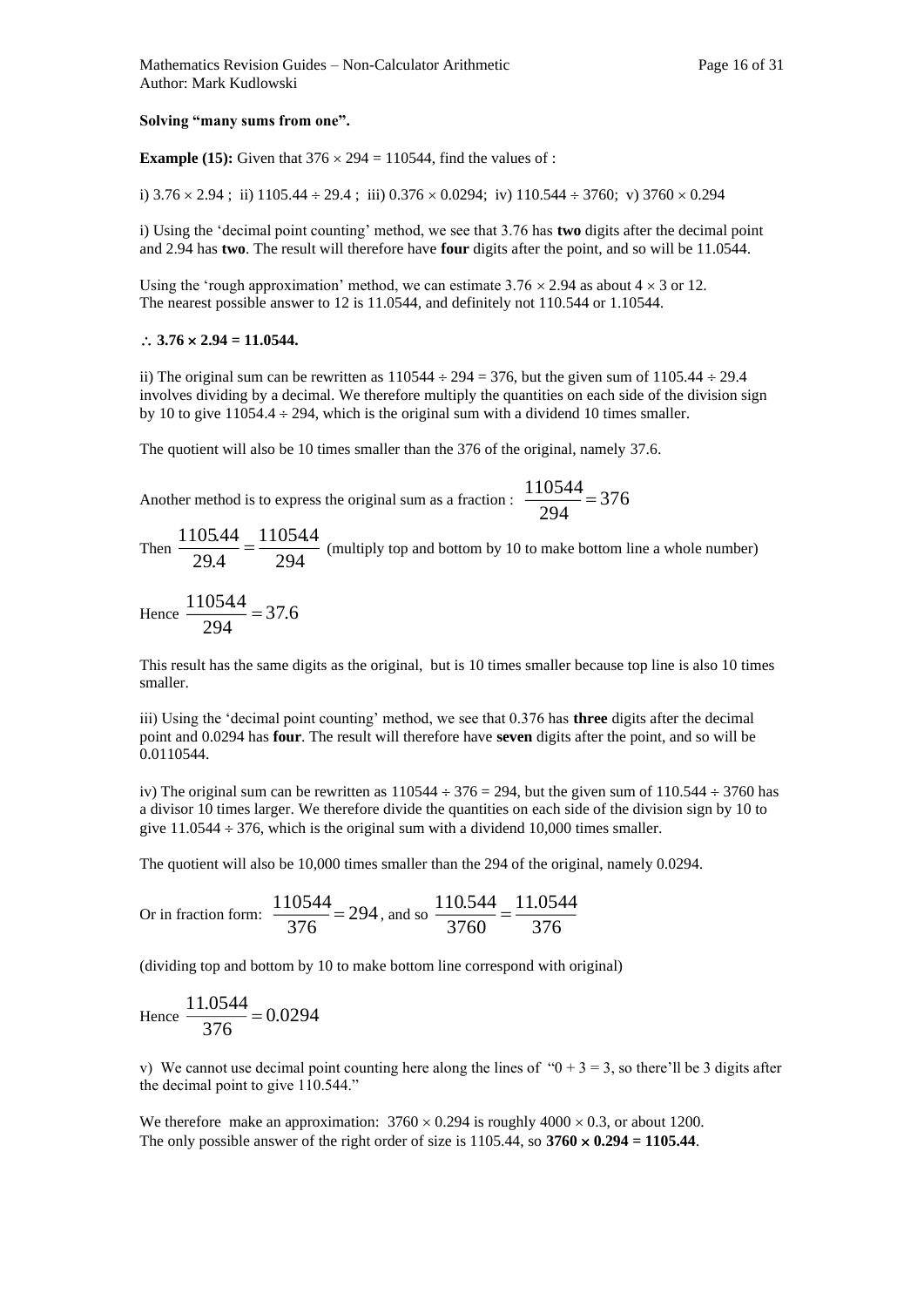#### **Long Multiplication.**

Long multiplication is an extension of methods used in the shorter form. Basically, it is a case of carrying out more than one short multiplication and adding the results.

**Example (16):** Multiply 132 by 24.

This sum can be broken down into two short multiplication sums, namely  $132 \times 4$  and  $132 \times 20$ .

The first step is to multiply 132 by 4 using the standard short multiplication method.

Next, we prepare to multiply 132 by 20, but we must remember that 20 is two *tens,* so we prevent any possible errors by placing a zero in the units place.

In Step 3, we perform  $132 \times 2$ , but the column results (beginning with  $2 \times 2 = 4$ ) are offset one place left because we are multiplying by 20 and not 2. (That's why placing a zero in the units place helps !)

In Step 4, we add the sub-totals together to obtain the final result,  $132 \times 24 = 3168$ .



Step 1 - multiply 132 by 4

Step 2 - prepare to multiply 132 by 20

| 132<br>$x \quad 24$ |                                                  | $1 \; 3 \; 2$<br>$x \quad 24$ |                                                  |
|---------------------|--------------------------------------------------|-------------------------------|--------------------------------------------------|
|                     | $5^{12}$ 8 = 132 x 4<br>$2\,6\,4\,0\,132\,x\,20$ |                               | $5^{12}$ 8 = 132 x 4<br>$2\,6\,4\,0\,132\,x\,20$ |
|                     |                                                  |                               | $3 \t1 \t6 \t8 = 132 \t x \t24$                  |

Step 3 - continue to multiply 132 by 20

Step 4 - add the two sub-totals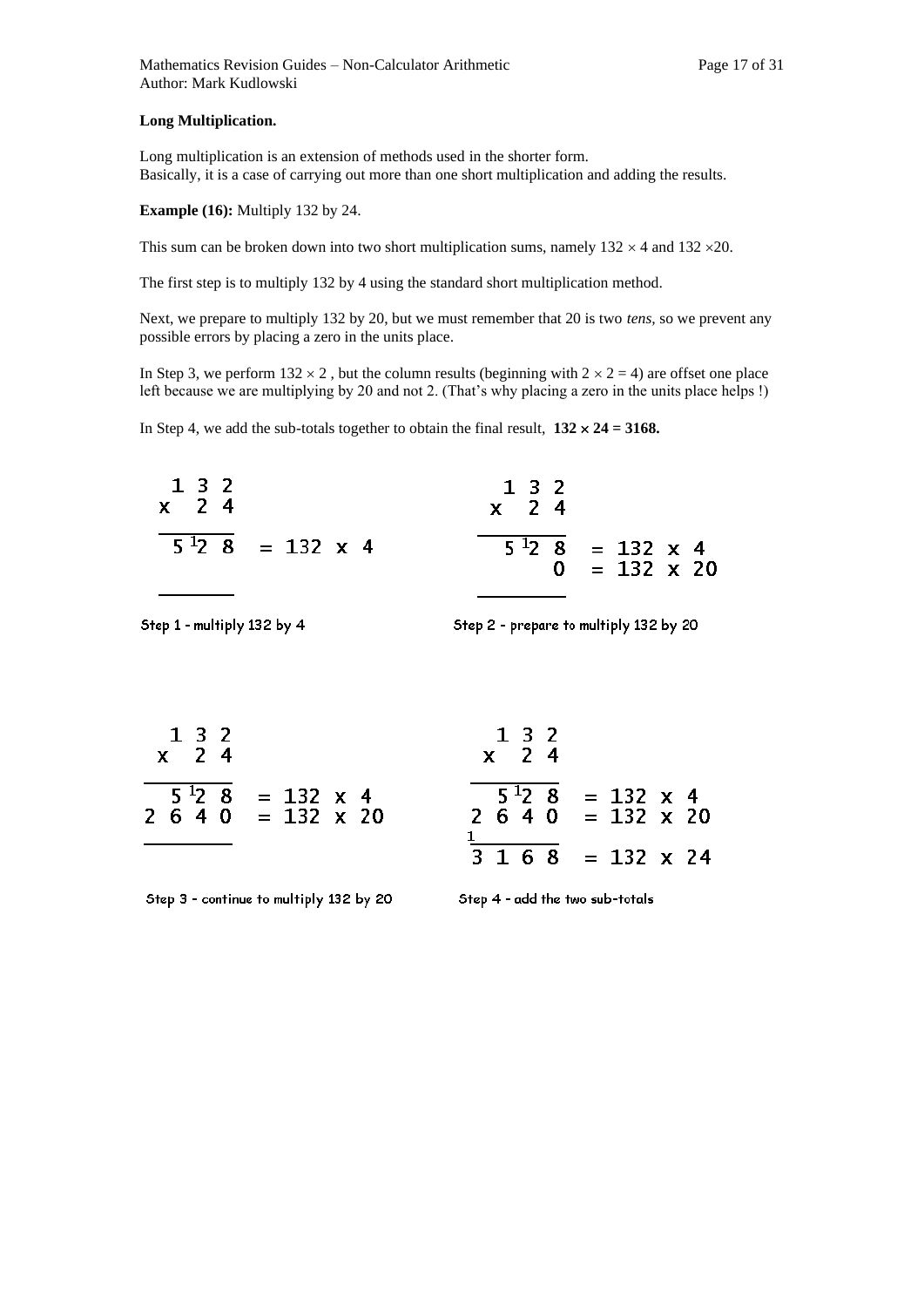#### **Example (17):** Find the value of  $418 \times 107$ .

The working is very similar to the previous example, i.e. we are performing  $418 \times 7$ , followed by  $418 \times 100$ .

The second multiplication is by 100, so we insert *two* zeros on the right-hand side of the  $418 \times 100$ row, and thus the  $8 \times 1$  result and all the others have been offset *two* places left. The final result is  $418 \times 107 = 44726$ .

$$
\frac{29^{12}^{5}6}{41800} = 418 \times 7
$$
  

$$
\frac{41800}{44726} = 418 \times 100
$$

Step 3: add the subtotals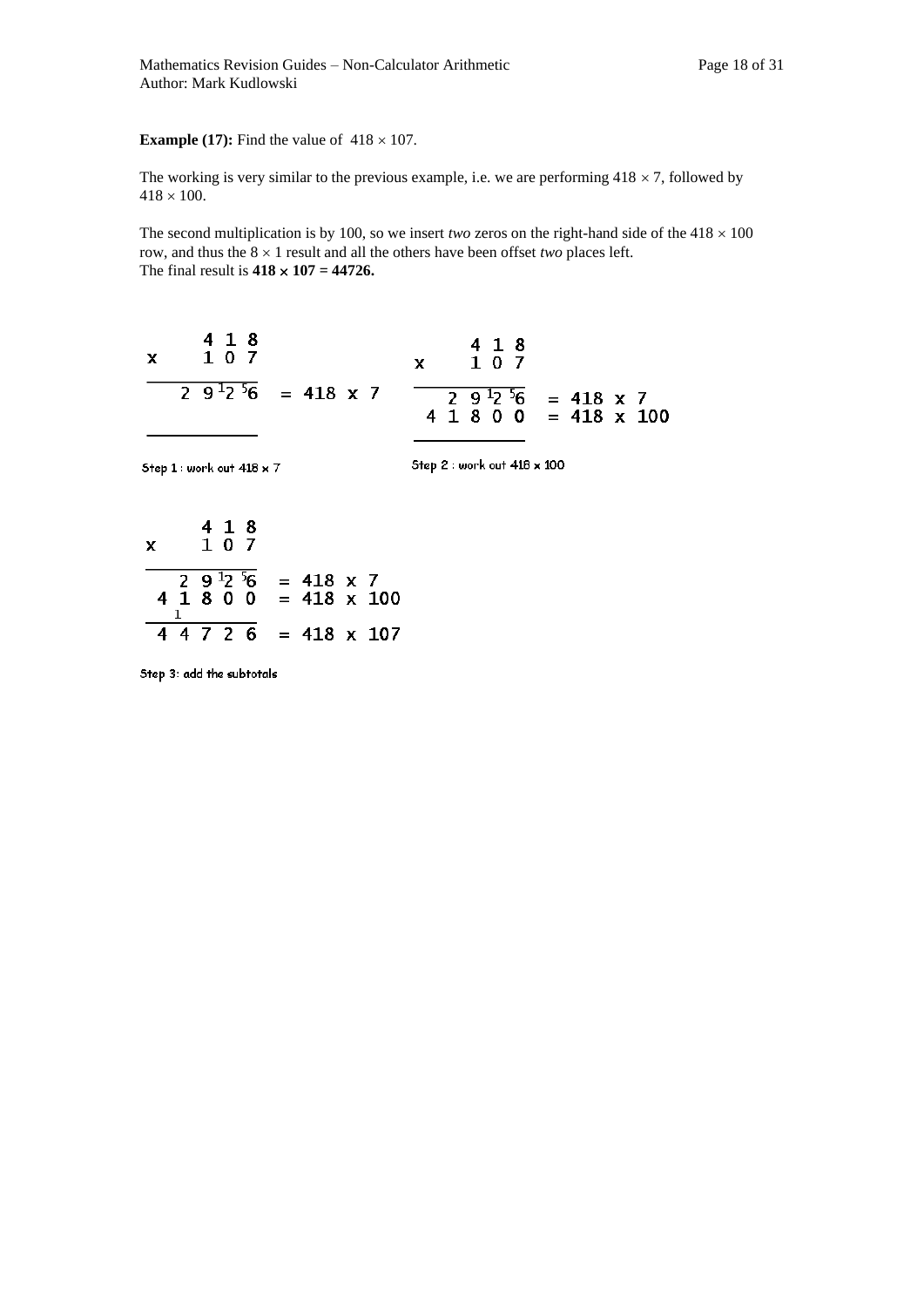#### **The grid method for long multiplication.**

An alternative method for long multiplication is shown below. Here we are multiplying 48 by 37, and we are treating it as  $(40 + 8) \times (30 + 7)$ .

The results of each partial calculation are shown in the cells of the grid as follows: upper left,  $40 \times 30 = 1200$ ; right,  $8 \times 30 = 240$ ; lower left,  $40 \times 7 = 280$ ; right,  $8 \times 7 = 56$ .

We then add the contents of all the cells together to obtain the total, 1776.

The grid method is useful as it lends itself well to visualising multiplication in algebra.

|      |      |     | 1200                        |
|------|------|-----|-----------------------------|
| င္ကု | 1200 | 240 | 240<br>280                  |
|      | 280  | 56  | 56<br>$48 \times 37 = 1776$ |

**Example (18):** Work out  $128 \times 53$  using the grid method.

|      | 100  | 20   |     | 5000                 |
|------|------|------|-----|----------------------|
| င္ကြ | 5000 | 1000 | 400 | 1000<br>400<br>300   |
| lm.  | 300  | 60   | 24  | 60<br>24             |
|      |      |      |     | $= 6784$<br>128<br>x |

The completed solution is shown below:

Because the number of calculations increases rapidly the more digits there are in the two numbers to be multiplied, it is best to use the 'traditional' method for any sums involving 3-digit numbers and above.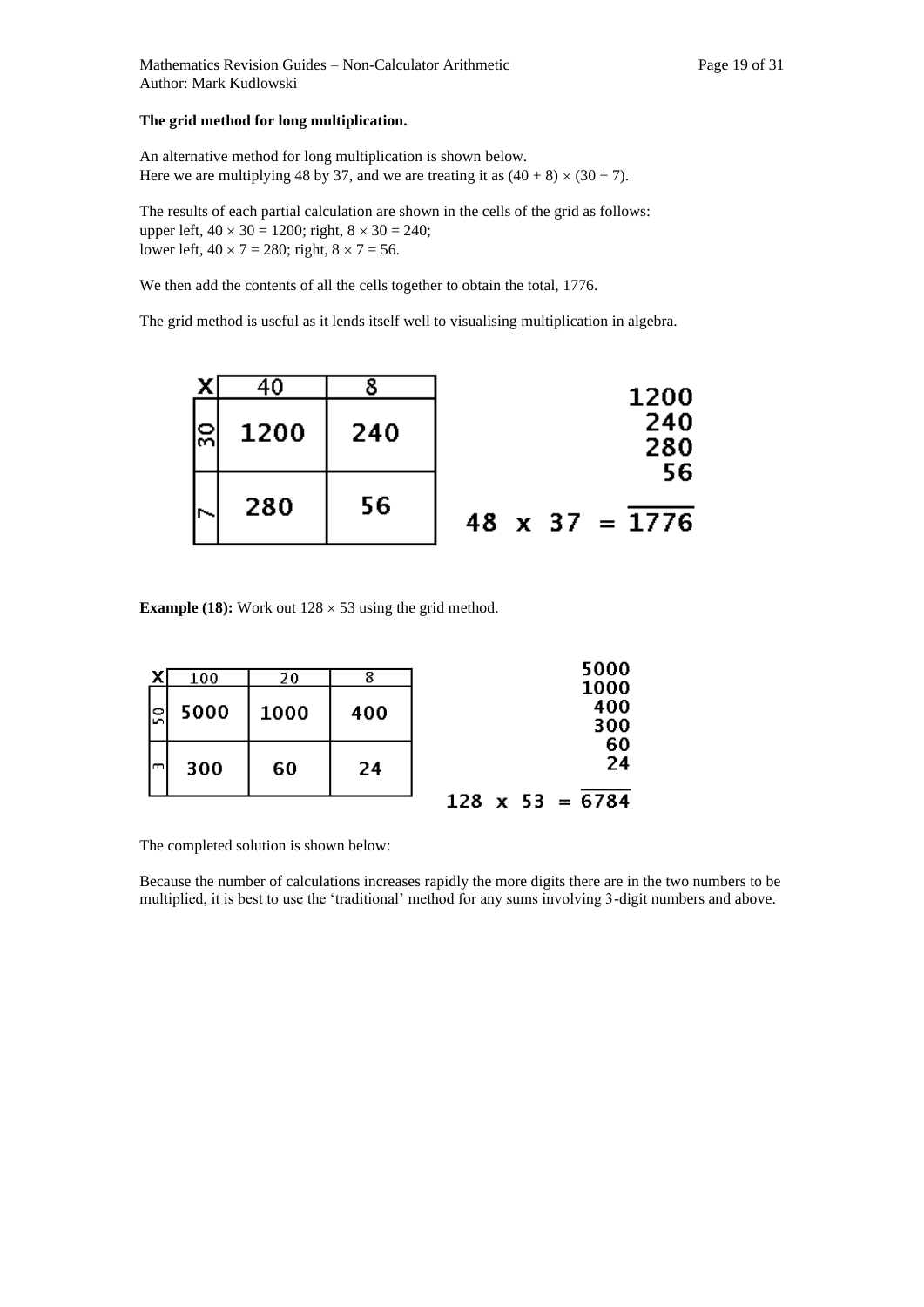### **The "Gelosia" , "Chinese" or "Napier's Bones" method.**

|                | 0           | 1              | 2              | 3              | 4              | 5 | 6              | 7              | 8                       | 9 |
|----------------|-------------|----------------|----------------|----------------|----------------|---|----------------|----------------|-------------------------|---|
| 0              | 0           | 0              | 0              | 0              | 0              | 0 | 0              | 0              | 0                       | 0 |
|                | 0           | 0              | 0              | 0              | 0              | 0 | 0              | 0              | 0                       | 0 |
| 1              | 0           | 0              | 0              | 0              | 0              | 0 | 0              | 0              | 0                       | 0 |
|                | 0           | 1              | $\overline{2}$ | 3              | 4              | 5 | 6              | 7              | 8                       | 9 |
| $\overline{2}$ | 0           | 0              | 0              | 0              | 0              | 1 | $\overline{1}$ | $\overline{1}$ | 1                       | 1 |
|                | 0           | $\overline{c}$ | 4              | 6              | 8              | 0 | 2              | 4              | 6                       | 8 |
| 3              | 0           | 0              | 0              | 0              | 1              | 1 | 1              | 2              | $\overline{\mathbf{c}}$ | 2 |
|                | 0           | 3              | 6              | 9              | $\overline{2}$ | 5 | 8              | $\mathbf 1$    | 4                       | 7 |
| 4              | 0           | 0              | 0              | $\overline{1}$ | 1              | 2 | $\overline{2}$ | 2              | 3                       | 3 |
|                | 0           | 4              | 8              | $\overline{2}$ | 6              | 0 | 4              | 8              | $\overline{2}$          | 6 |
| 5              | 0           | 0              | 1              | 1              | 2              | 2 | 3              | 3              | 4                       | 4 |
|                | $\mathbf 0$ | 5              | 0              | 5              | 0              | 5 | 0              | 5              | 0                       | 5 |
| 6              | 0           | 0              | 1              | $\mathbf 1$    | 2              | 3 | 3              | 4              | 4                       | 5 |
|                | $\mathbf 0$ | 6              | 2              | 8              | 4              | 0 | 6              | 2              | 8                       | 4 |
| 7              | 0           | 0              | $\mathbf 1$    | 2              | 2              | 3 | 4              | 4              | 5                       | 6 |
|                | 0           | $\overline{7}$ | 4              | $\mathbf 1$    | 8              | 5 | $\overline{2}$ | 9              | 6                       | 3 |
| 8              | 0           | 0              | 1              | 2              | 3              | 4 | 4              | 5              | 6                       | 7 |
|                | 0           | 8              | 6              | 4              | $\overline{2}$ | 0 | 8              | 6              | 4                       | 2 |
| 9              | 0           | 0              | 1              | 2              | 3              | 4 | 5              | 6              | 7                       | 8 |
|                | 0           | 9              | 8              | 7              | 6              | 5 | 4              | 3              | 2                       | 1 |

This uses multiplication tables in a rather unusual way, as per the diagram below

The original device was made from strips of bone, hence the name, and the grid resembles the multiplication table to  $9 \times 9$  with a diagonal line separating the tens and units.

This diagram can be copied and pasted onto strips of card for classroom activity.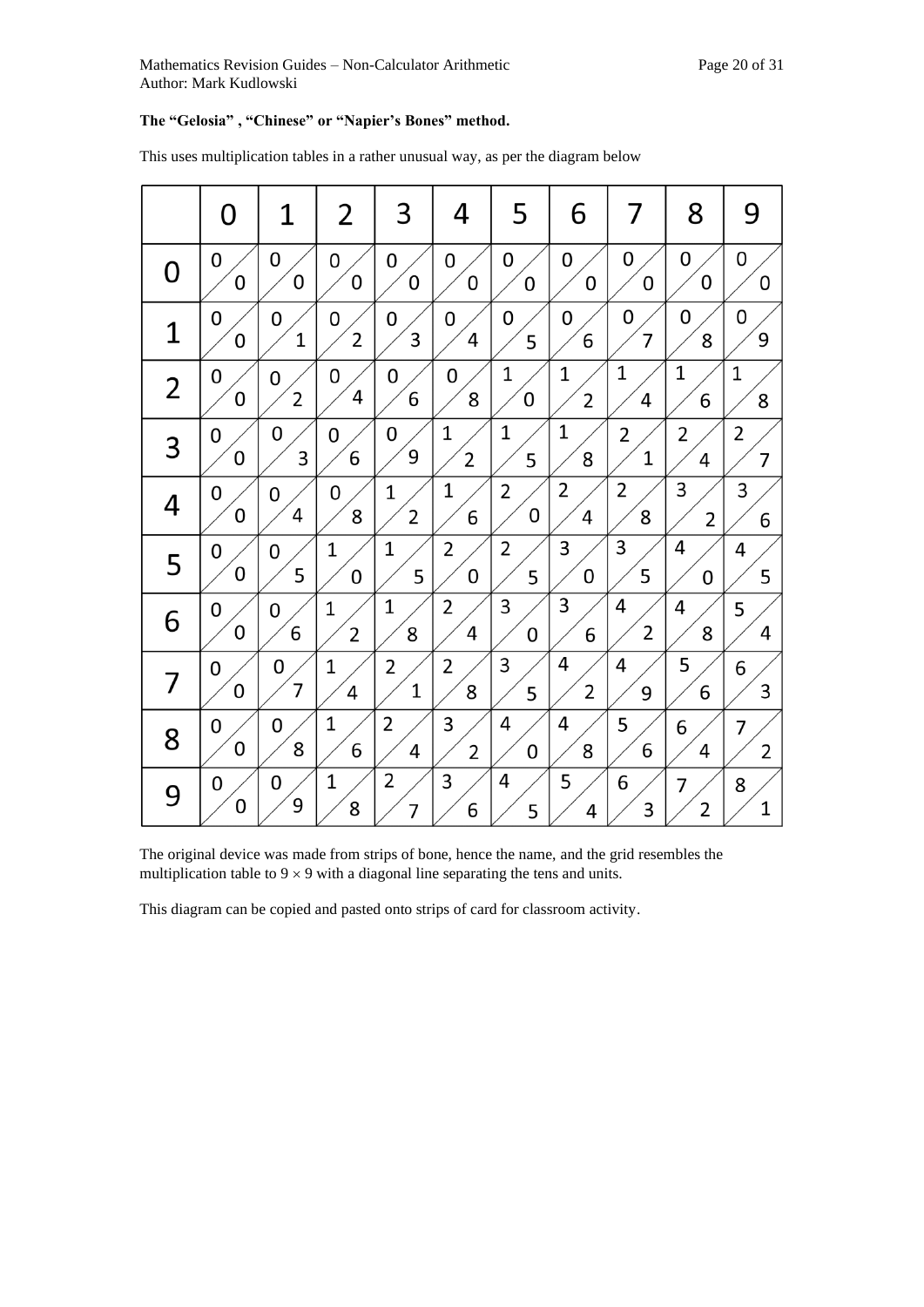**Example (19):** Multiply 132 by 24 using the Gelosia method.

We have selected only the cells needed to carry out the calculation.

Notice how we work along diagonal lines starting at the bottom right triangle, corresponding to the units digit in the result, 8, and then work left along the diagonals.

The digits in the next diagonal to the left are added together, i.e.  $4 + 2 = 6$ . This is the tens digit in the result.

The next diagonal is for the hundreds :  $6 + 1 + 4 = 11$ . We write down 1, but must also carry 1 into the thousands.

The last diagonal is for the thousands:  $0 + 2 + 0 = 2$ , plus the 1 carried over in the last step, so we write down 3.

Hence  $132 \times 24 = 3168$ .

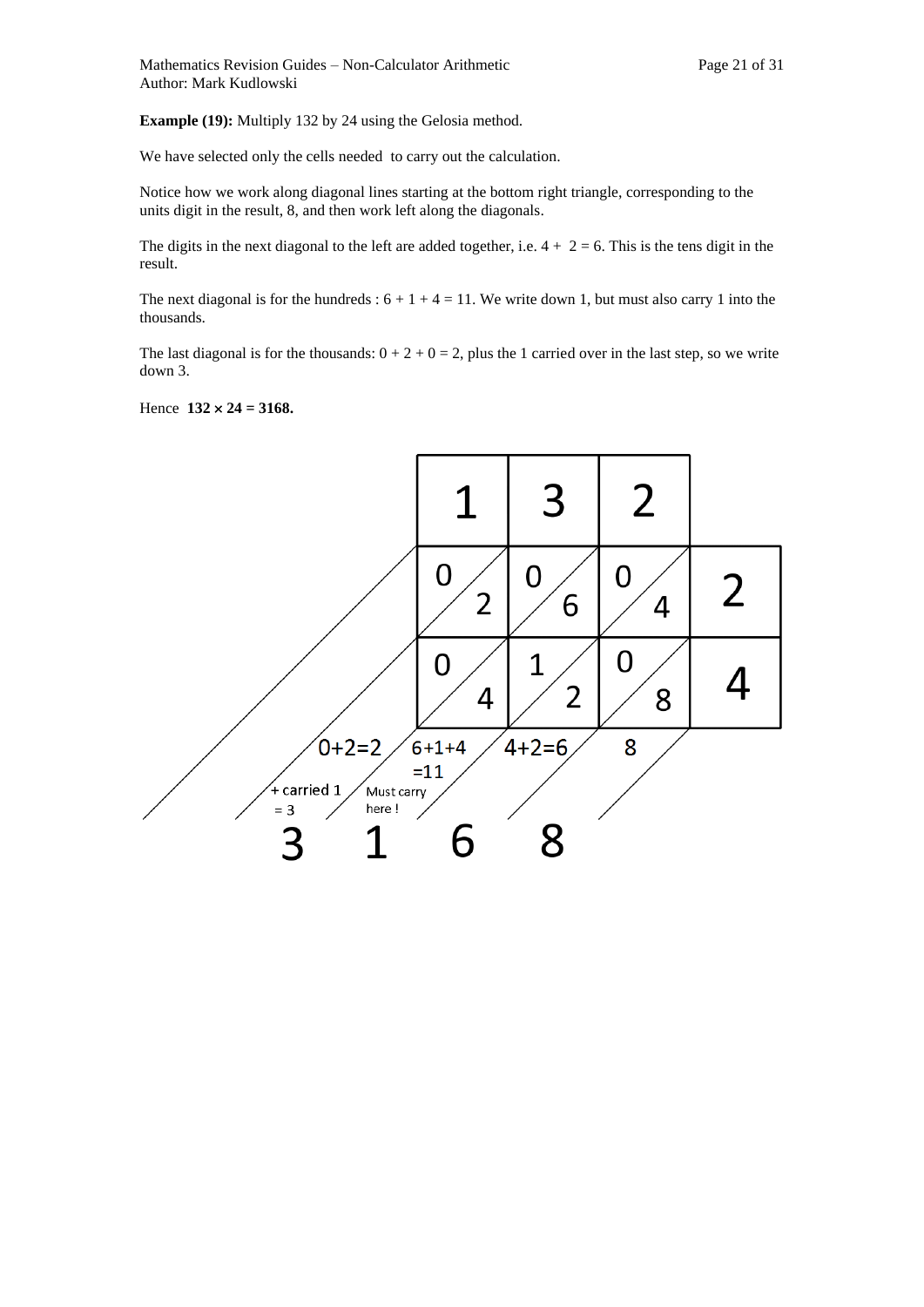#### **Multiplication using Fractional Parts.**

This is a method of multiplication where a complicated multiplier is divided up into easier fractional parts, which are then added (or sometimes subtracted) . The best fractional parts to work with are halves, quarters, fifths and tenths, as they make for easy division. Many non-calculator percentage problems are often solved in that manner.

#### **Example (20): (Percentages)** Find 15% of £246.

We split the  $15\%$  into  $10\% + 5\%$ .

100% of £246 is obviously £246. Now 10% is one tenth of 100%, so 10% of £246 is one tenth of £246, or £24.60. Finally, 5% is half of 10%, so 5% of £246 is half of £24.60, or £12.30.

Adding those last two sub-totals gives us  $£24.60 + £12.30 = £36.90$ .

| 100\% of £246 = | £246.00 |                                                                            |
|-----------------|---------|----------------------------------------------------------------------------|
| 10\% of £246 =  |         | £24.60 (Divide £246 by 10, as $10\%$ = one tenth)                          |
| 5\% of £246 =   |         | £12.30 $(5 \text{ is half of } 10, \text{ so divide } 10\% \text{ by } 2)$ |
|                 |         |                                                                            |

| 15\% of £246 = | <b>£36.90</b> (Add last two sub-totals) |  |  |
|----------------|-----------------------------------------|--|--|
|----------------|-----------------------------------------|--|--|

**Example (21):** Find the cost of 21 calculators at £5.99 each.

This time, we can choose two different methods.

We can split the number of calculators sold, namely 21, as  $(10 \times 2) + 1$ :

| 10 calculators $\omega$ £5.99 =<br>20 calculators $\omega$ £5.99 =<br>1 calculator $\omega$ £5.99 = | £59.90<br>£119.80<br>£5.99 | (Double last result)                           |
|-----------------------------------------------------------------------------------------------------|----------------------------|------------------------------------------------|
| 21 calculators $\omega$ £5.99 =                                                                     |                            | $\pounds125.79$ (Add the two sub-totals above) |

Alternatively, we can treat the £5.99 as being £6 – 1p :

| $21 \times \pounds1 =$<br>$21 \times £6 =$<br>$21 \times 1p =$ | £21.00 | £126.00 (Multiply last result by 6)<br>£0.21 (To be subtracted) |
|----------------------------------------------------------------|--------|-----------------------------------------------------------------|
|                                                                |        |                                                                 |

| $1 \times £5.99 =$ |  |
|--------------------|--|
|--------------------|--|

**21**  $\times$  **£5.99** = **£125.79** (Subtract 21  $\times$  1p from 21  $\times$  £6 )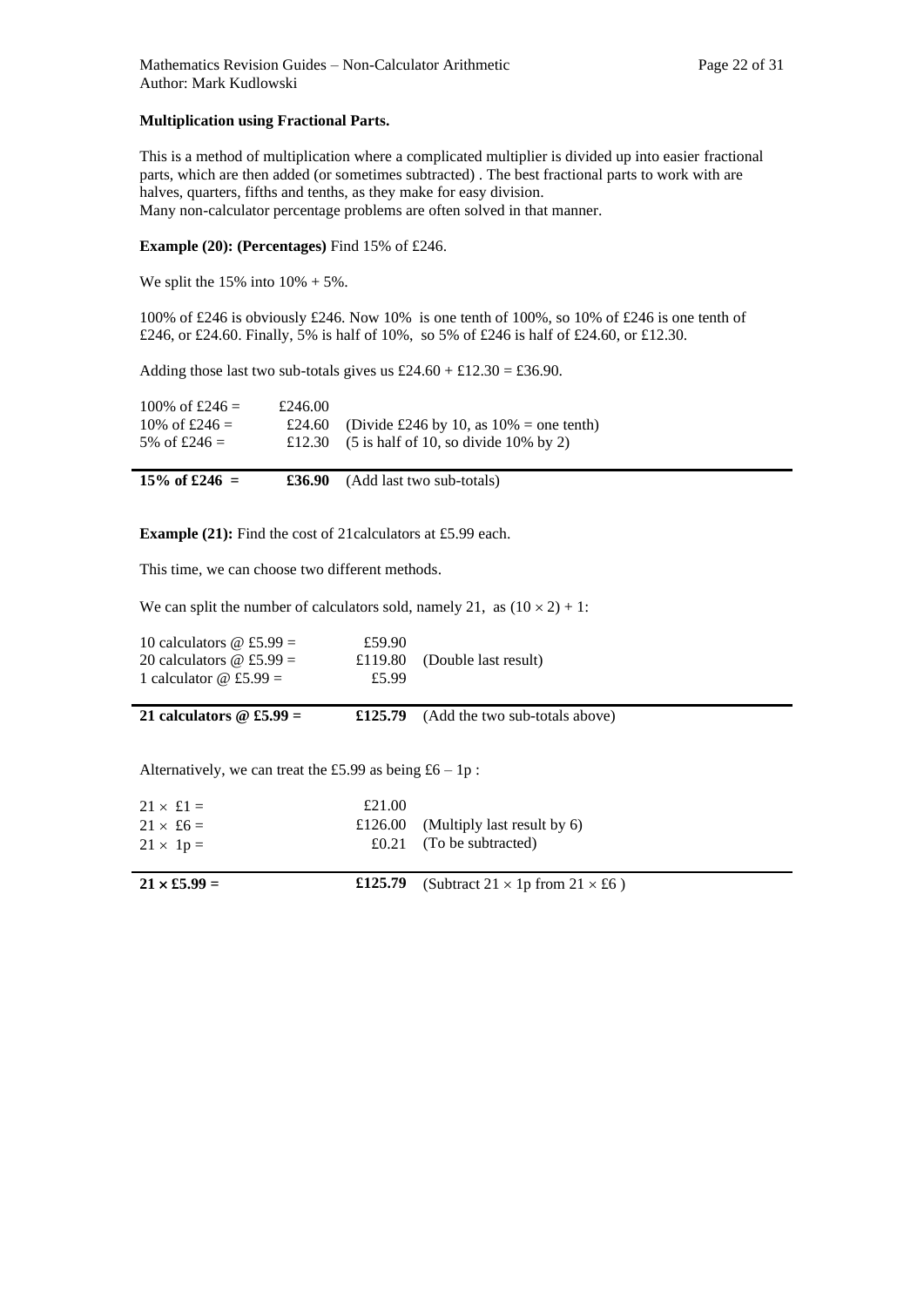#### **Short Division.**

**Example (22):** Divide 992 by 8.

Working shown below:



First, we see that 8 goes into 9 once with a remainder of 1, so we place 1 above the first 9 and the remainder 1 to the left of the second 9, making 19.

Then, we see that 8 goes into 19 twice  $(8 \times 2 = 16)$  with 3 left over, so we place 2 above the second 9 and 3 to the left of the 2, making 32.

Finally, 8 goes into 32 exactly 4 times, so we put 4 above the 2. There are no more numbers to divide into, so the sum ends here, i.e.  $992 \div 8 = 124$ .

**Example (23):** Find the quotient and remainder of  $2165 \div 7$ .

We see that 7 does not go into 2, so we leave the space above the 2 blank. We then try if 7 goes into 21, which it does, exactly 3 times, so we put 3 above the 1, without and remainder to carry over.

The next digit is 6, but 7 does not go into 6, so we must put a zero above the 6.

Finally 7 goes 9 times into 65 ( $9 \times 7 = 63$ ) with 2 left over.

We have reached the end of the sum, so the quotient of  $2165 \div 7$  is 309 and the remainder 2.

$$
\begin{array}{c|cccc}\n3 & & & 30 & & 309 & r2 \\
\hline\n7 & 2 & 1 & 6 & 5 & & 7 & 2 & 16 & 5\n\end{array}
$$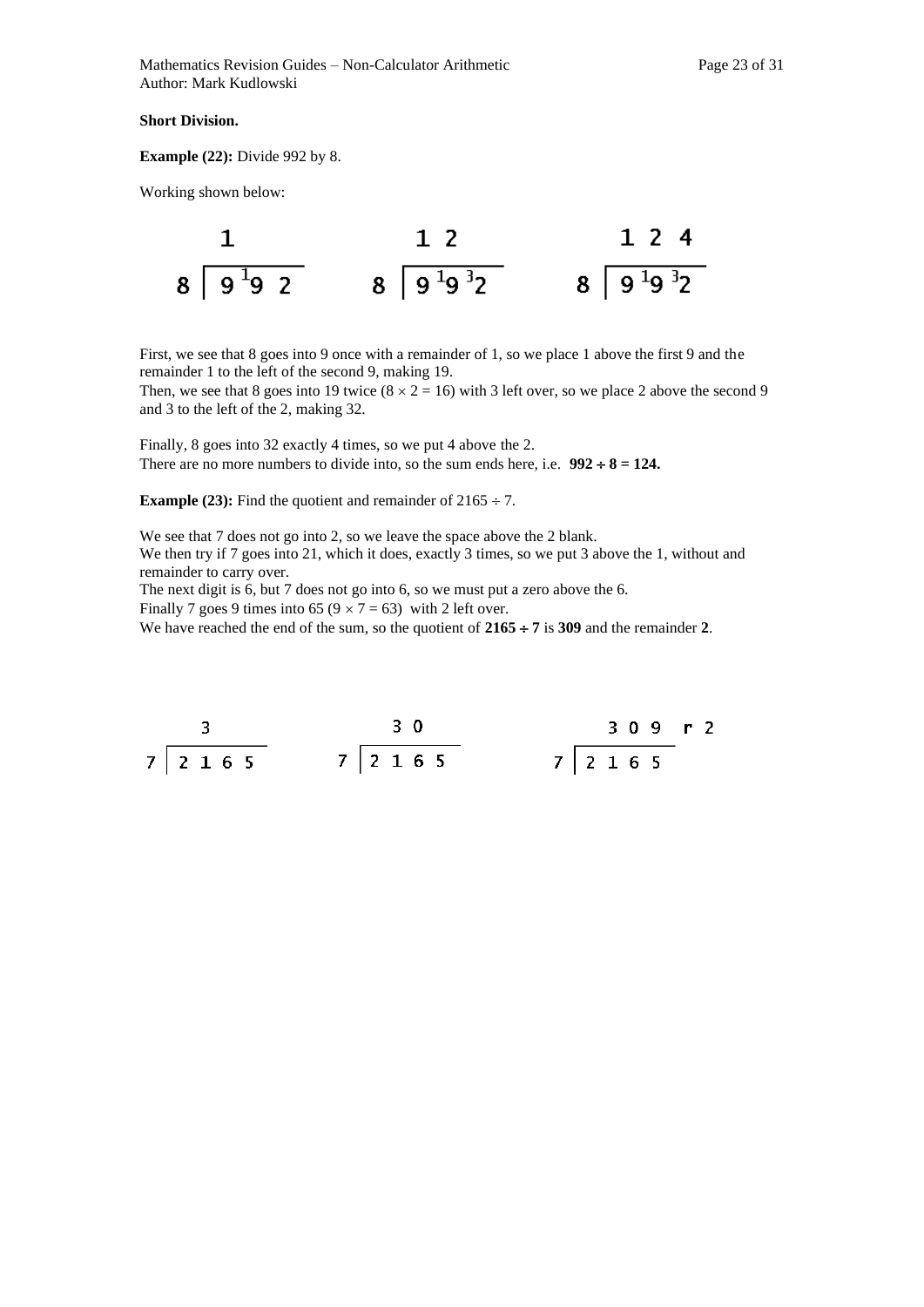Mathematics Revision Guides – Non-Calculator Arithmetic Page 24 of 31 Author: Mark Kudlowski

#### **Short Division of Decimals.**

When dividing a decimal by a whole number, then the decimal points must be lined up correctly, as the next example shows:

**Example (24):** Divide 12.6 by 8.

We must reckon: "8 does not go into 1, so leave a blank space above the 1". Then "8 goes into 12 once, with 4 left over, so put 1 above the 2, and carry 4 on". Then, "8 goes into 46 five times , with 6 left over."

We have run out of numbers here, but as this is a decimal sum, we *can* continue inserting extra zeros to carry on with the sum. (Decimal division does not "do remainders").

We therefore add a 0 to the number we're dividing by, and put the leftover 6 in front of it "8 goes into 60 seven times, with 4 left over, so put 7 above the 0, and carry 4 in front of *another* 0." "8 goes into 40 exactly 5 times, so put 5 above the second 0, and end the sum".

#### $\therefore$  12.6  $\div$  8 = 1.575.

| 1.                            | 1.5                                                           |
|-------------------------------|---------------------------------------------------------------|
| $8 \mid 12 \cdot \sqrt[4]{6}$ | $8\begin{array}{ c c } \hline 1 & 2 & .46 \end{array}$        |
| 1.57                          | 1.575                                                         |
| $8 \ 1 \ 2 \ . \ 46 \ 60$     | $8\,$ $1\,$ $2\,$ $\cdot\,$ $\,^{4}6\,$ $\,^{6}0\,$ $\,^{4}0$ |

If dividing by a decimal, then it is best to change the divisor (the number we're dividing *by*) into a whole number before carrying on with the sum.

Thus, if the last example were given as  $0.126 \div 0.08$ , we would have had to have multiplied both top and bottom by 100 to turn it into  $12.6 \div 8$ .

**Example (25):** Divide 216.5 by 7, giving the result correct to 2 decimal places.

This is very similar to Example (19), but for the use of the decimal point, and the need to continue the division without the idea of a remainder.

| 3.                           | 30.                             | 3 0.9         |
|------------------------------|---------------------------------|---------------|
| $7$   2 1 6.5                | $7$   2 1 6.5                   | $7$   2 1 6.5 |
|                              |                                 |               |
| 30.92                        | 3 0.9 2 8                       |               |
| $7$   2 1 6.5 <sup>2</sup> 0 | $7$   2 1 6.5 $^{2}$ 0 $^{6}$ 0 |               |

At the fourth step, instead of giving a remainder of 2, we must add a zero and divide 7 into 20, giving 2 with a remainder of 6. Adding another zero gives a result of 8 and remainder 4, but we can stop the division here as the question only asked for two decimal places. The value 30.928 is 30.93 to 2 decimal places.

#### $\therefore$  216.5  $\div$  7 = 30.93 to 2 decimal places.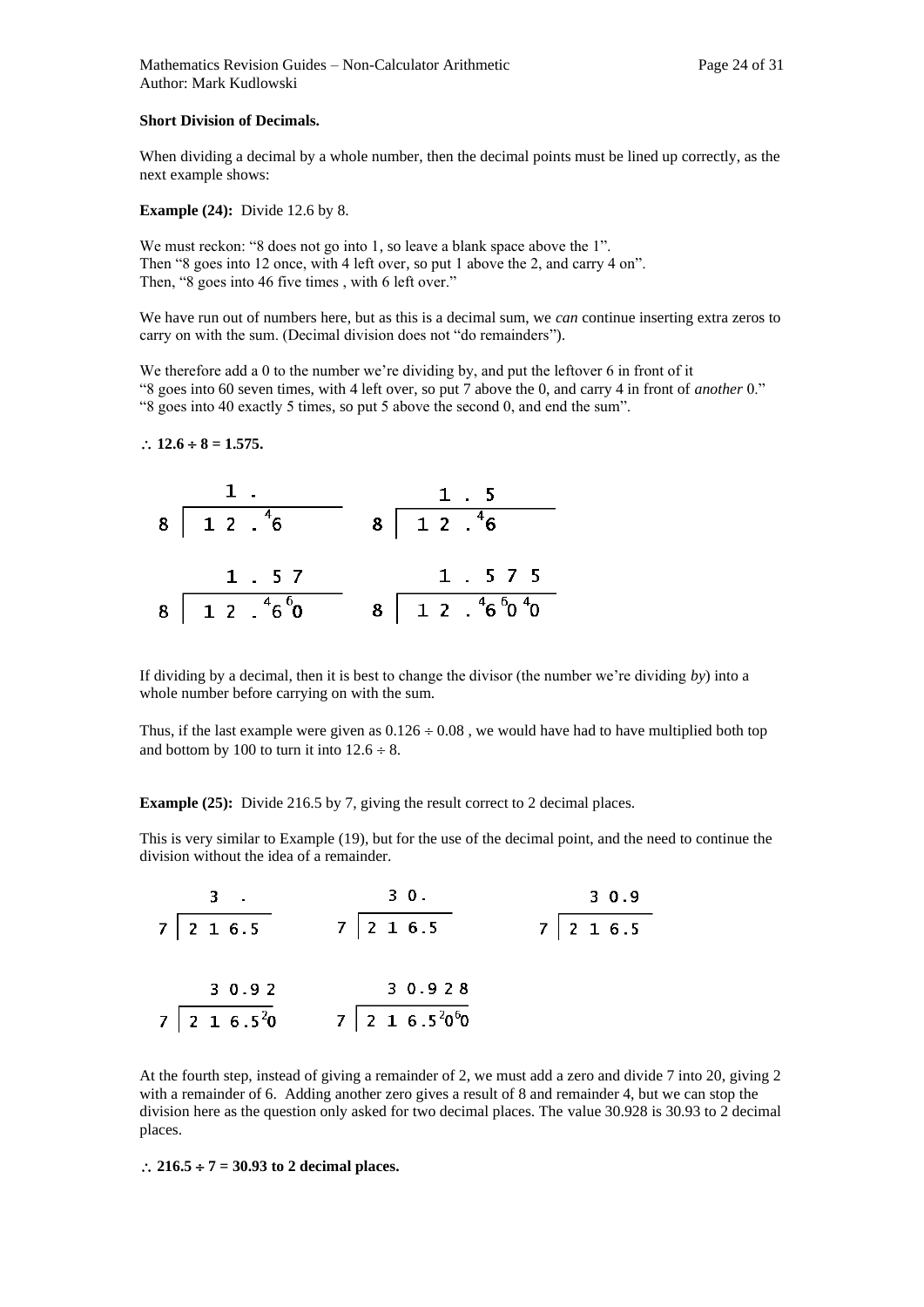#### **Long Division – introduction to the process.**

When we performed the short divisions in earlier examples, we used shortened methods of working. The long method of working is shown in the following examples:

When we divided 992 by 8, we first said "8 goes into 9 once with a remainder of 1, so we place 1 above the first 9 and the remainder 1 to the left of the second 9, making 19".



What we are actually doing is subtracting  $(1 \times 8)$  from 9 to get 1 (which we put above the first 9), **and then bringing down the next digit of the dividend (the number we're dividing** *into***), i.e. the second 9.**

**See the first diagram.** 

Then, we said "8 goes into 19 twice  $(8 \times 2 = 16)$  with 3 left over, so we place 2 above the second 9 and 3 to the left of the 2, making 32."

#### We are actually subtracting  $(2 \times 8)$  from 19 to get 2 (which we put above the second 9), and then **bringing down the next digit, 2, of the dividend . See second diagram.**

Lastly we said, "Finally, 8 goes into 32 exactly 4 times, so we put 4 above the 2. There are no more numbers to divide into, so the sum ends here".

#### We are subtracting  $(4 \times 8)$  from 32 to get 4 (which we put above the 2), and because there is no **remainder, the sum ends. See third diagram.**

The working for  $2165 \div 7$  is shown below. There are a few differences in the working compared to the last sum, but the principle is the same. (We have to bring *two* digits down in the final stage of the working, there is a zero in the quotient, and there is also a remainder).

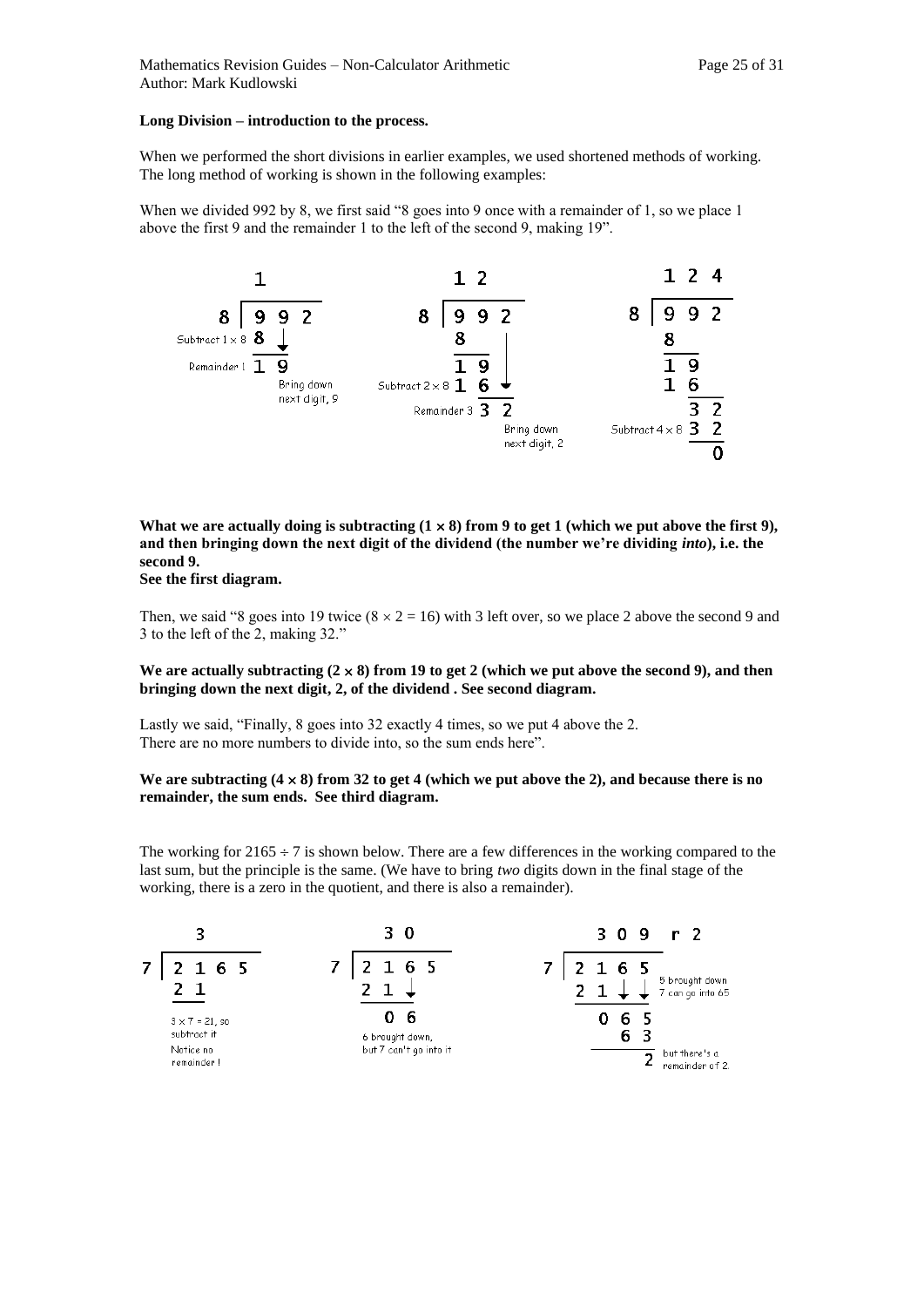#### **Long Division examples.**

#### **Example (26):** Find the value of  $4075 \div 25$ .

It is best to leave some space on the paper for side working when doing long division sums. The first nine multiples of 25 are 25, 50, 75, 100, 125, 150, 175, 200, and 225 – fortunately 25 is a fairly easy number to deal with.

Since 25 does not go into 4, we leave the space above the 4 blank. We can divide 25 into 40, so we put the answer, 1, above the 0 and subtract to find the remainder, 15. (First diagram)

Next, we bring down the next digit, 7, in the dividend (the number we're dividing *by* ), and proceed to divide 25 into 157. The largest multiple of 25 below 157 is  $25 \times 6$  or 150, so we prepare to subtract 150 from 157 to get 7. (Second diagram).

Then we bring down the next digit, 5, and proceed to divide 75 by 25. Now 75 is exactly  $25 \times 3$ , so the final subtraction leaves no remainder.

#### $\therefore$  4075  $\div$  25 = 163.

|                                                                                            | 16                                                                                       | 1 6 3                                                                                  |
|--------------------------------------------------------------------------------------------|------------------------------------------------------------------------------------------|----------------------------------------------------------------------------------------|
| $\begin{array}{cccc}\n4 & 0 & 7 & 5 \\ 2 & 5 & & & \\ \end{array}$<br>25<br>1 <sub>5</sub> | $\begin{array}{cccc}\n4 & 0 & 7 & 5 \\ 2 & 5 & & & \\ \end{array}$<br>25<br>1 5 7<br>150 | $\begin{array}{cccc}\n4 & 0 & 7 & 5 \\ 2 & 5 & & & \\ \end{array}$<br>25<br>157<br>150 |
|                                                                                            |                                                                                          |                                                                                        |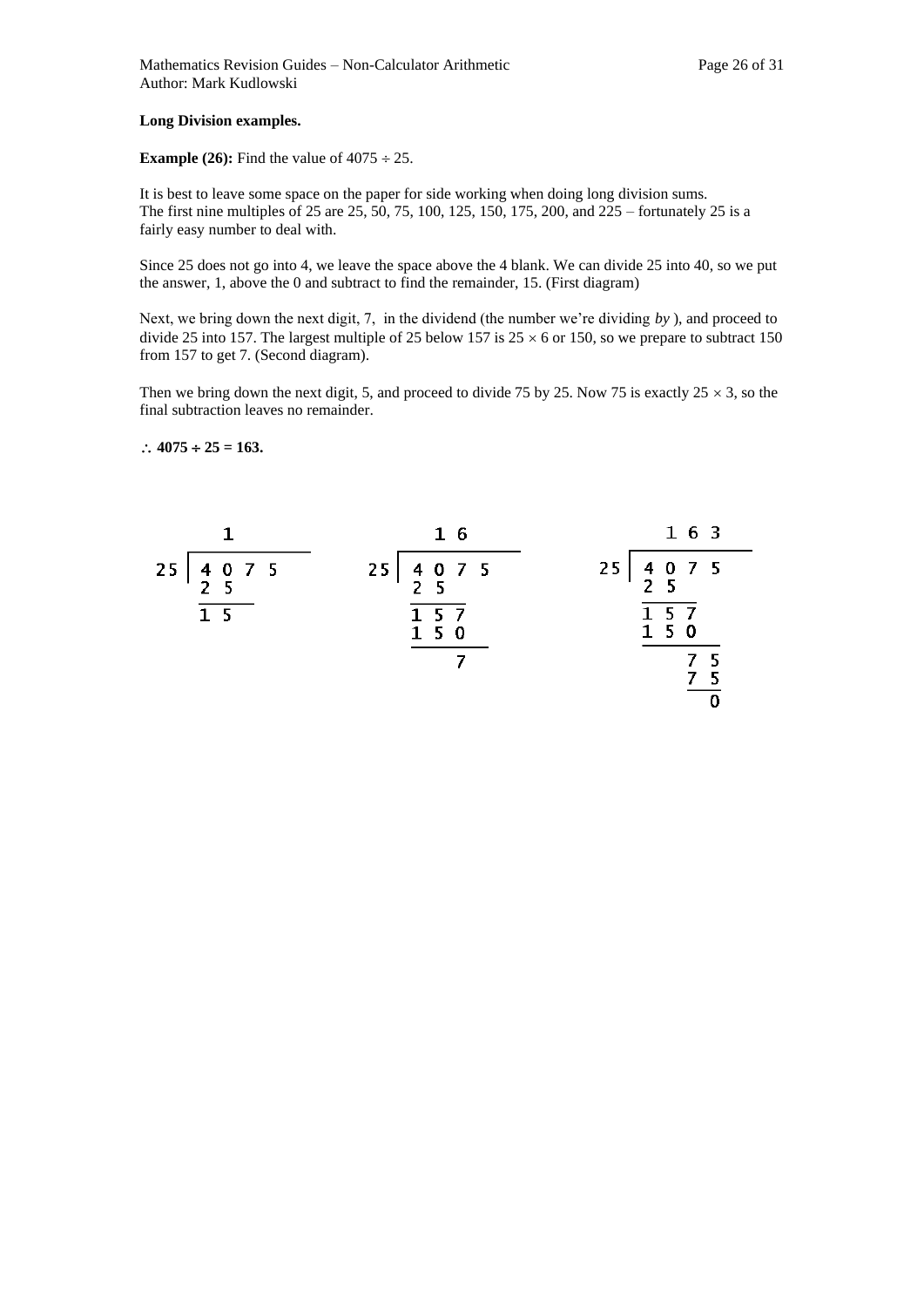#### **Example (27):** Evaluate  $30.66 \div 2.1$

We must first adjust this sum into one with a whole number divisor. This we do by multiplying both the divisor and dividend by 10, turning the sum into  $306.6 \div 21$ .

We must line up the decimal points in the dividend and the quotient, but we leave them out in the 'subtraction and bringing down' process.

The first division we can perform is 21 into 30, which goes once with 9 left over, so we put the 1 in the quotient above the 0 in the dividend (First diagram).

We then bring down 6 from the dividend and proceed to divide 21 into 96. Now  $21 \times 5$  or 105 is too much, so the required digit in the quotient is 4, and the total to be subtracted is  $21 \times 4$  or 84. This leaves a remainder of 12. (Second diagram).

Lastly we bring down the second 6 from the dividend and proceed to divide 126 by 21. We could guess 5, but that would give  $21 \times 5$  or 105, and subtracting that from 126 would leave 21. This is unacceptable, since the remainder *must be less than the divisor.*

We must therefore try 6, and this time  $21 \times 6 = 126$ , which leaves a remainder of 0, thus finishing the sum. Hence  $30.66 \div 2.1 = 14.6$ .

| 14.                                                                  | 14.6                                                             |
|----------------------------------------------------------------------|------------------------------------------------------------------|
| $\begin{array}{ c c } 3 & 0 & 6.6 \\ 2 & 1 & 0 \\ \end{array}$<br>21 | $\begin{array}{cc} 3 & 0 & 6.6 \\ 2 & 1 & 0 \end{array}$<br>$21$ |
| 96<br>8 <sub>4</sub>                                                 | 96<br>8<br>$\overline{\mathbf{4}}$                               |
|                                                                      | 1 <sub>2</sub><br>- 6<br>1 <sub>2</sub><br>-6                    |
|                                                                      | 1 <sub>2</sub>                                                   |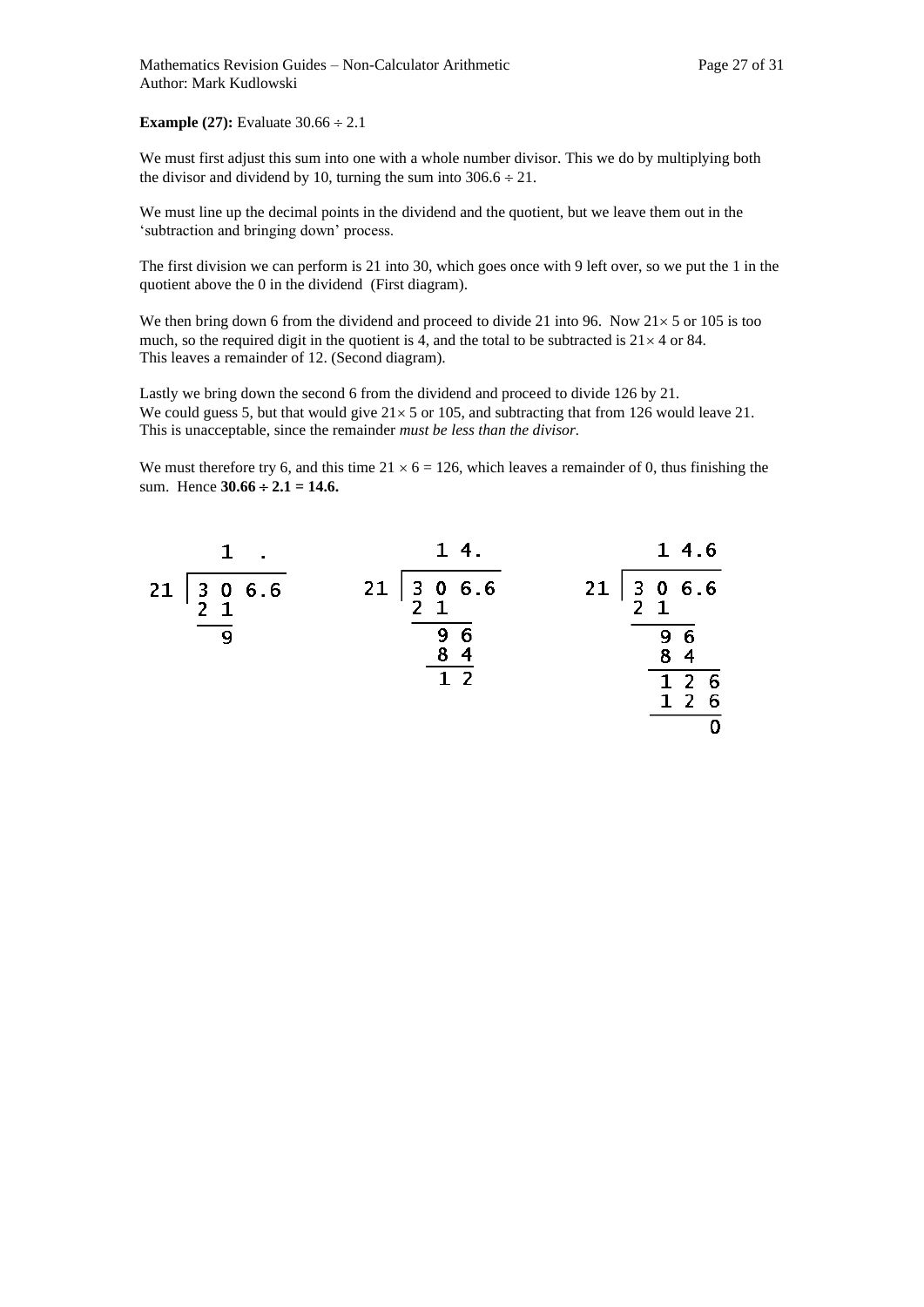**Example (28):** Find the quotient and remainder of  $3523 \div 17$ .

As 17 cannot divide into 3, we try to divide 17 into 35. Since a quick check gives  $17 \times 2 = 34$ , we can place 2 above the 5, and subtract 34 from 35 to give 1. (First diagram)

Bringing down 2 gives us 12, but 17 cannot go into 12 , so we put 0 above the 2. (Second diagram) We then bring down the 3 and try dividing 17 into 123. We might try 6, but  $17 \times 6 = 102$  which would leave us with a remainder of 21, which is *greater than* the divisor of 17.

We must try 7, and  $17 \times 7$  gives 119, which leaves a remainder of 4 on subtracting. (Third diagram).



#### $\therefore$  The quotient of  $3523 \div 17$  is 207 and the remainder 4.

Another method of long division is the 'chunking' method which involves repeated subtractions of 'easy' multiples of the divisor. This is most easily illustrated by a worked example.

**Example (29):** Find the value of  $4075 \div 25$  using the 'chunking' method.



Starting with 4075, we first subtracted out  $100 \times 25$  or 2500, leaving 1575. Next, we 'chunked' out  $40 \times 25$  or 1000 to leave 575. Repeating the process, we subtracted 20, then 3 'chunks' of 25 and added them together to obtain the quotient of 163.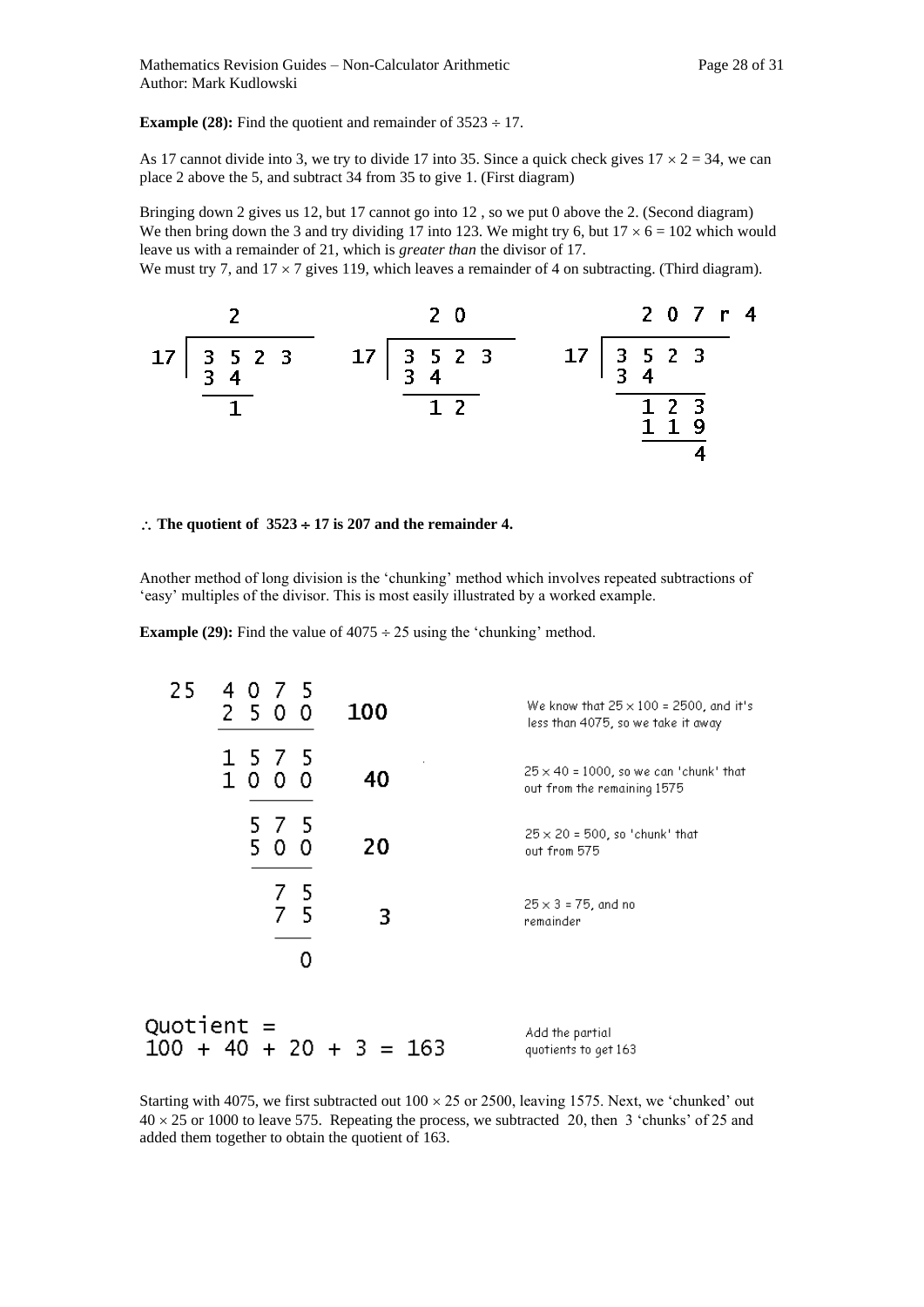"Chunking" is perhaps most useful when dividing by a large number.

**Example (30):** Collectors' football cards cost 79p per packet. How many packets can be bought with a £10 note ?

Here the sum to be worked out is  $1000 \div 79$ . (Remember £10 =  $10 \times 100p = 1000p$ .)



Quotient =  $10 + 1 + 1 = 12$ ; Remainder = 52

It is therefore possible to buy 12 packs of football cards with £10, and also have 52p left over in change.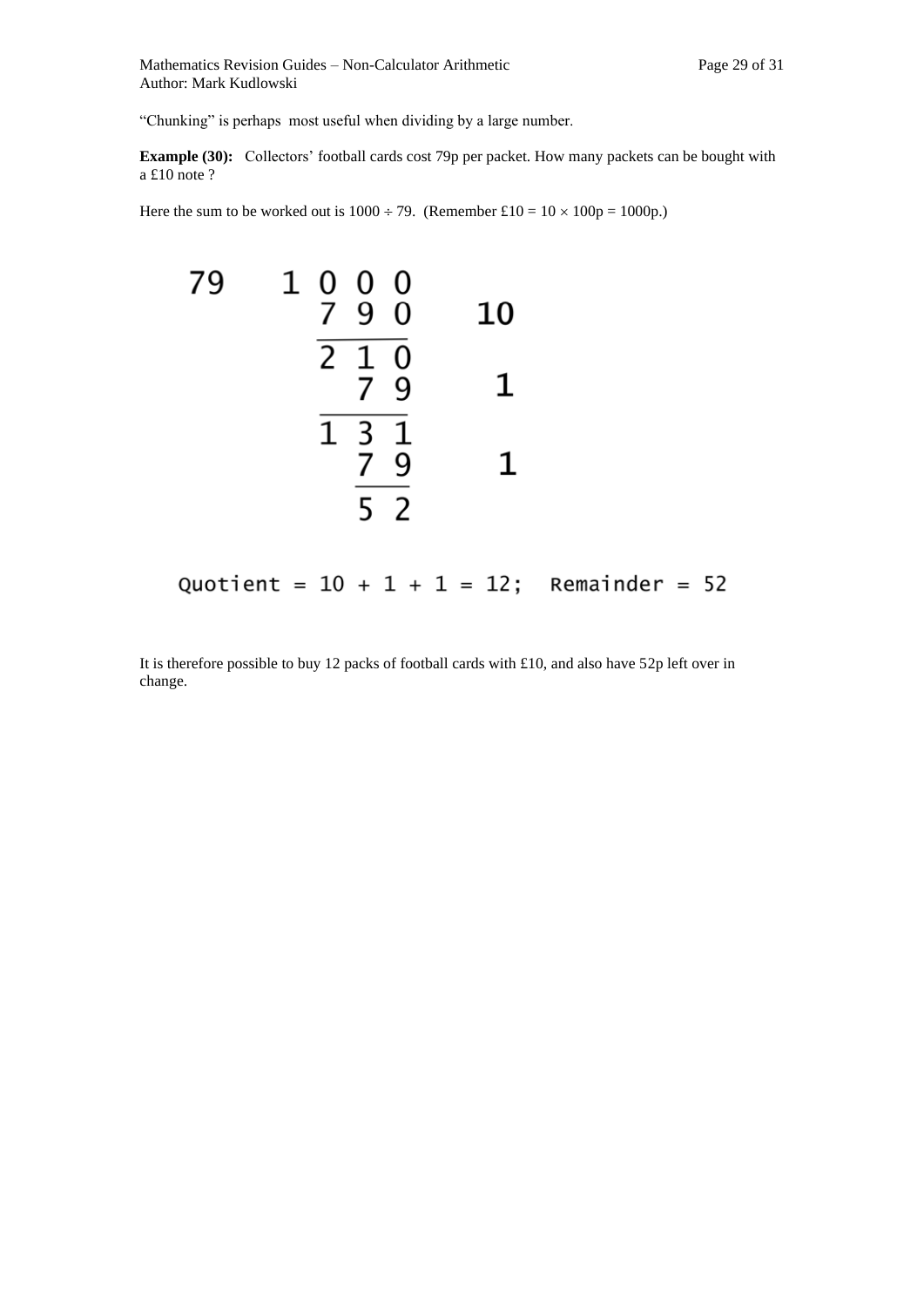#### **Product rule for counting.**

**Example (31):** A restaurant has issued a set menu for customers at lunchtimes. How many possible combinations are there of three-course meals ? List them all.

The customers have two choices of starter, three choices of main course and two of dessert. We can find the total of such combinations by multiplying the numbers of choices together. Here, the total is of  $2 \times 3 \times 2$  or 12 possible combinations.

This rule also features in examples on probability, when combined events are shown on a sample space.

# Numero's Ristorante

## 3 - COURSE SET MENU

#### **STARTERS**

Tomato soup or Garlic Mushrooms

**MAINS** Pizza Margherita or Lasagne Verdi or Spaghetti Carbonara

#### **DESSERTS**

Ice Cream or Fruit Salad

| Starter          | Main      | <b>Dessert</b> |  |
|------------------|-----------|----------------|--|
| Soup             | Pizza     | Ice cream      |  |
| Soup             | Pizza     | Fruit salad    |  |
| Soup             | Lasagne   | Ice cream      |  |
| Soup             | Lasagne   | Fruit salad    |  |
| Soup             | Spaghetti | Ice cream      |  |
| Soup             | Spaghetti | Fruit salad    |  |
| Mushrooms        | Pizza     | Ice cream      |  |
| <b>Mushrooms</b> | Pizza     | Fruit salad    |  |
| Mushrooms        | Lasagne   | Ice cream      |  |
| <b>Mushrooms</b> | Lasagne   | Fruit salad    |  |
| Mushrooms        | Spaghetti | Ice cream      |  |
| <b>Mushrooms</b> | Spaghetti | Fruit salad    |  |

The list of all 12 combinations is shown below.